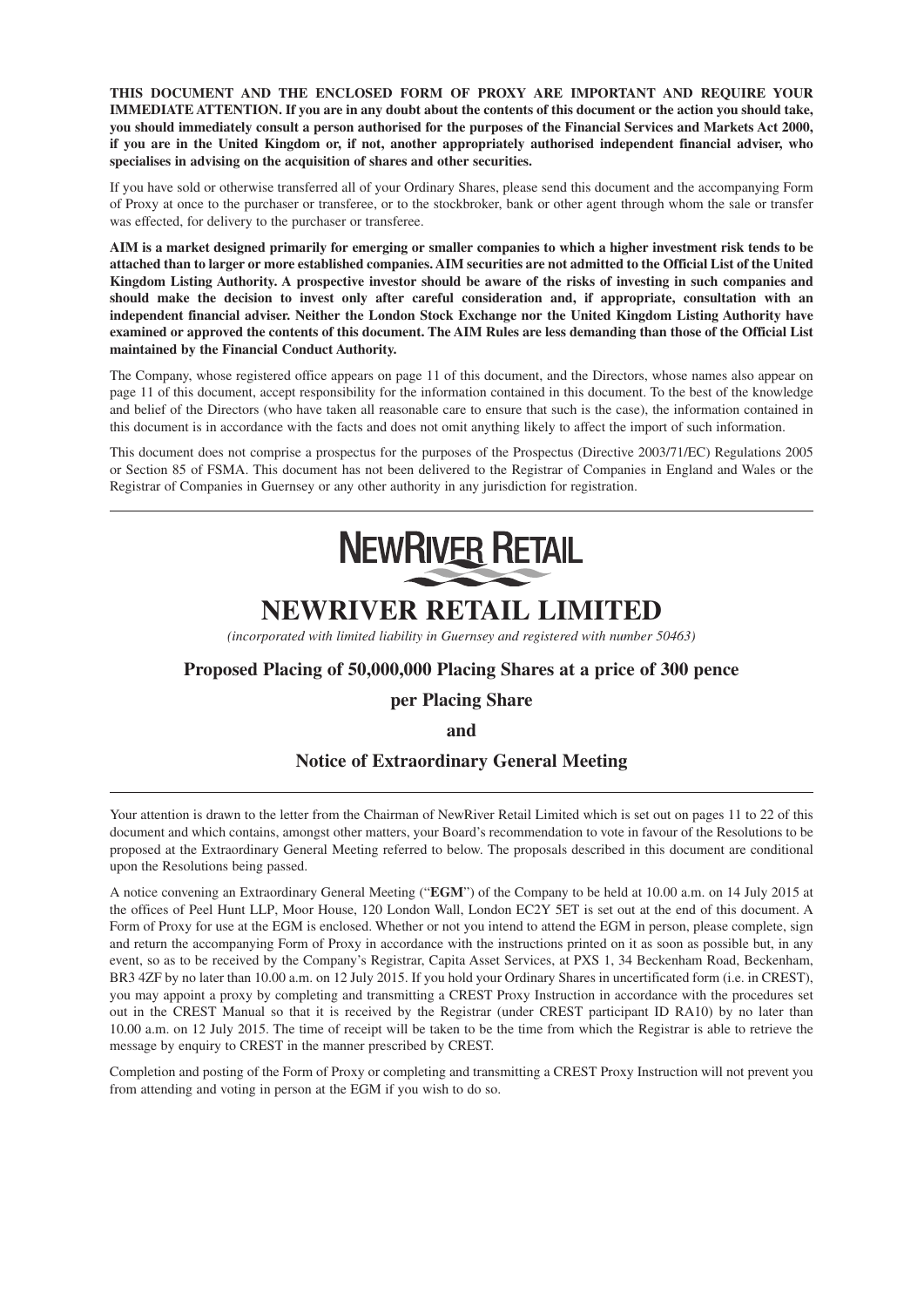Liberum Capital Limited ("**Liberum**"), which is authorised and regulated in the United Kingdom by the Financial Conduct Authority, is acting as Nominated Adviser, joint broker and joint bookrunner to the Company in connection with the matters described in this document. Persons receiving this document should note that Liberum will not be responsible to anyone other than the Company for providing the protections afforded to customers of Liberum, or for advising any other person on the arrangements described in this document.

Peel Hunt LLP ("**Peel Hunt**"), which is authorised and regulated in the United Kingdom by the Financial Conduct Authority, is acting as joint broker and joint bookrunner to the Company in connection with the matters described in this document. Persons receiving this document should note that Peel Hunt will not be responsible to anyone other than the Company for providing the protections afforded to customers of Peel Hunt, or for advising any other person on the arrangements described in this document.

Kinmont Limited ("**Kinmont**"), which is authorised and regulated in the United Kingdom by the Financial Conduct Authority, is acting as financial adviser to the Company in connection with the matters described in this document. Persons receiving this document should note that Kinmont will not be responsible to anyone other than the Company for providing the protections afforded to customers of Kinmont, or for advising any other person on the arrangements described in this document.

Liberum, Peel Hunt and Kinmont have not authorised the contents of, or any part of, this document and no liability whatsoever is accepted by Liberum, Peel Hunt or Kinmont for the accuracy of any information or opinions contained in this document or for the omission of any information. No representation or warranty, express or implied, is made by Liberum, Peel Hunt or Kinmont as to the accuracy, completeness or verification of the information set out in this document, and nothing contained in this document is, or shall be relied upon as, a promise or representation in this respect, whether as to the past or the future. Liberum, Peel Hunt and Kinmont do not assume any responsibility for its accuracy, completeness or verification and accordingly each disclaims, to the fullest extent permitted by applicable law, any and all liability whether arising in tort, contract or otherwise which they might otherwise be found to have in respect of this document or any such statement. If you are in any doubt about the contents of this document you should consult your accountant, legal adviser or professional adviser or financial adviser. It should be remembered that the price of securities and the income from them can go up as well as down.

In the United Kingdom, members of the public are not invited to participate in and are not eligible to take part in the Placing. Participation in the Placing is limited at all times to persons who are (i) investment professionals within the meaning of paragraph (5) of Article 19 or high net worth companies or unincorporated associations within the meaning of paragraph (2) of Article 49, of the Financial Services and Markets Act 2000 (Financial Promotion) Order 2005 (S1 2005/1529); and (ii) qualified investors within the meaning of section 86(7) of the Financial Services and Markets Act 2000 (all such persons together being referred to as "**relevant persons**"). Any person who is not a relevant person should not act or rely on this document or any of its contents. Any investment or investment activity to which this document relates is available only in the United Kingdom to relevant persons and will be engaged in only with relevant persons. By receiving this document and not returning it, you are deemed to warrant to the Company, Liberum, Peel Hunt and Kinmont that you fall within the categories of person described above.

No Ordinary Shares have been offered or sold or will be offered or sold to persons in the United Kingdom prior to publication of this document except in circumstances which have not resulted in an offer to the public in the United Kingdom within the meaning of section 102B of the FSMA.

This document is only addressed to, and the Placing is only directed at, persons in member states of the European Economic Area ("**EEA**") who are "qualified investors" within the meaning of Article 2(1)(e) of the Prospectus Directive ("**Qualified Investors**"). This document must not be acted or relied upon in any member state of the EEA, by persons who are not Qualified Investors. Any investment or investment activity to which this document relates is available, in any member state of the EEA, only to Qualified Investors, and will be engaged in only with such persons. This document has been prepared on the basis that all offers of Placing Shares will be made pursuant to an exemption under the Prospectus Directive, as implemented in member states of the EEA, from the requirement to produce a prospectus for offers of Placing Shares. Accordingly, any person making or intending to make any offer within the EEA of or for Ordinary Shares which are not the subject of the Placing contemplated in this document should only do so in circumstances in which no obligation arises for the Company, Liberum, Peel Hunt or Kinmont to produce a prospectus for such Placing. None of the Company, Liberum, Peel Hunt or Kinmont has authorised, nor do they authorise, the making of any offer of Ordinary Shares through any financial intermediary, other than offers made by Liberum, Peel Hunt or Kinmont which constitute the final placement of Ordinary Shares contemplated in this document.

In the case of any Placing Shares being offered to a financial intermediary as that term is used and defined in section 86(7) of the Financial Services and Markets Act 2000, such financial intermediary will also be deemed to have represented, acknowledged and agreed that the Placing Shares acquired by it in the Placing have not been acquired on a non-discretionary basis on behalf of, nor have they been acquired with a view to their offer or resale to, persons in circumstances which may give rise to an offer of any Placing Shares to the public other than their offer or resale in a relevant member state to qualified investors as so defined or in circumstances in which the prior consent of the Company, Liberum and Peel Hunt has been obtained to each such proposed offer or resale. Each of the Company, Liberum and Peel Hunt and their respective affiliates will rely on the truth and accuracy of the foregoing representation, acknowledgement and agreement.

This document does not constitute or form part of any offer or invitation to sell or issue, or any solicitation of any offer to purchase or subscribe for, any Placing Shares (i) in any jurisdiction in which such offer, invitation or solicitation is not authorised; (ii) in any jurisdiction in which the person making such offer, invitation or solicitation is not qualified to do so; or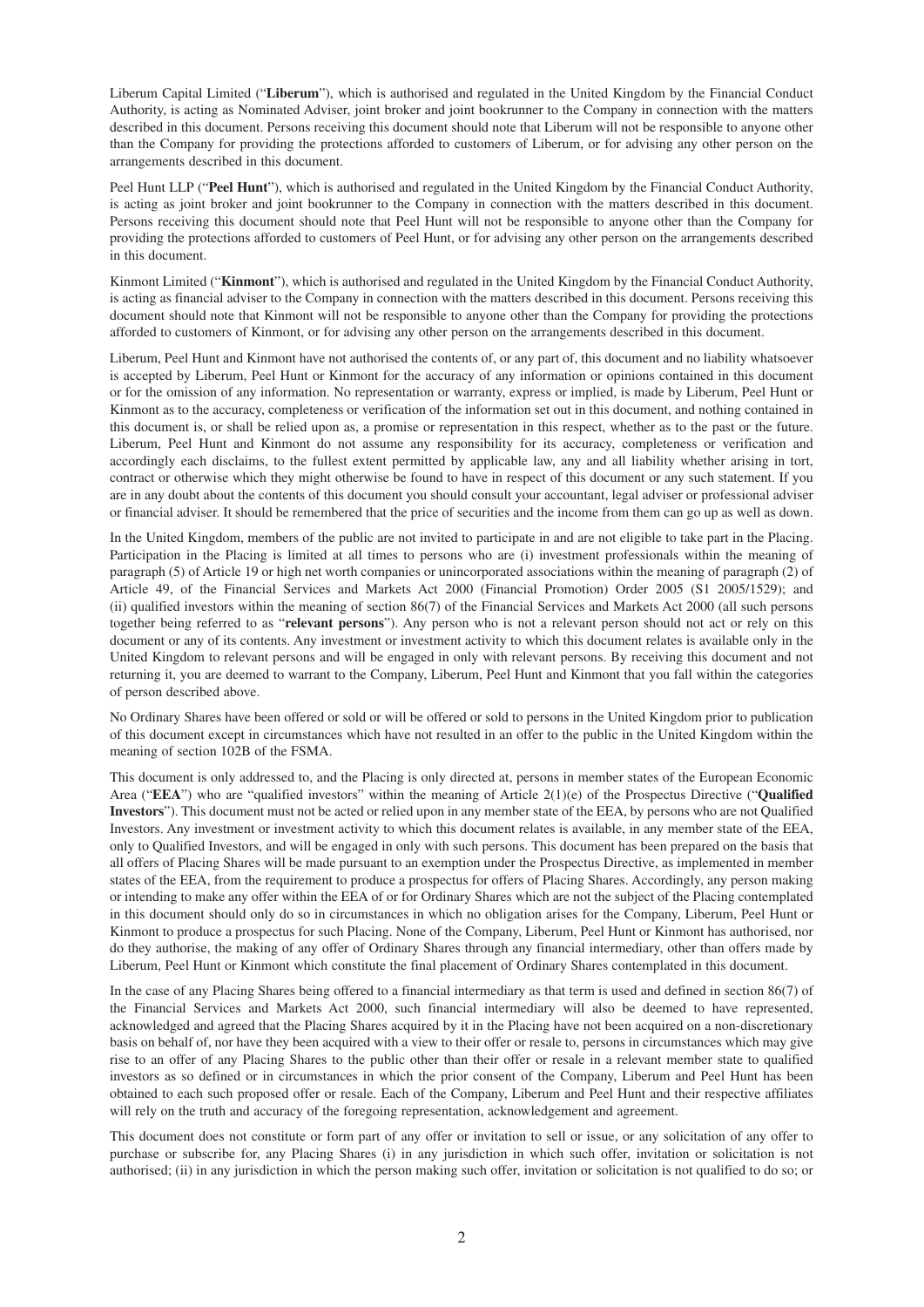(iii) to any person to whom it is unlawful to make such offer, invitation or solicitation. The distribution of this document, the accompanying Form of Proxy and any accompanying documents, and the offer of the Placing Shares may be restricted by law. Persons into whose possession this document, the Form of Proxy and any accompanying documents come must therefore inform themselves about and observe any such restrictions. Any failure to comply with these restrictions may constitute a violation of the securities laws of any such jurisdiction. In particular, no document may be distributed, forwarded to or transmitted in, into or from the United States, Australia, Canada, Japan, New Zealand, the Republic of South Africa or to any US person where to do so would breach any applicable law or regulation.

No public offering of the Placing Shares is being made in any jurisdiction. No action has been, or will be, taken by the Company, Liberum or Peel Hunt that would permit the offer of the Placing Shares or possession or distribution of this document, the Form of Proxy or any accompanying documents in any jurisdiction where action for that purpose is required.

The offer of the Placing Shares has not been, nor will the Placing Shares be, registered under the Securities Act, or with any securities regulatory authority of any state or other jurisdiction of the United States. In addition, the Company has not been, and will not be, registered under the US Investment Company Act, and investors will not be entitled to the benefits of that Act. The Placing Shares may not be offered, sold, pledged or otherwise transferred or delivered within the United States or to, or for the account or benefit of, any US Person. In connection with the Placing, the Placing Shares are being offered and sold only outside the United States to, and for the account or benefit of, non-US persons in "offshore transactions" within the meaning of, and in reliance on the exemption from registration provided by, Regulation S under the US Securities Act.

Copies of this document will be available free of charge at the registered office of the Company in Guernsey and at the offices of Eversheds LLP at One Wood Street, London EC2V 7WS during usual business hours on any day (Saturdays, Sundays and public holidays excepted) from the date of this document for a period of 14 days or until Admission, whichever is the longer period.

#### **Forward-looking statements**

All statements in this document other than statements of historical fact are, or may be deemed to be, "forward-looking statements". In some cases, these forward-looking statements may be identified by the use of forward-looking terminology, including the terms "targets", "believes", "estimates", "anticipates", "expects", "intends", "may", "will" or "should" or, in each case, their negative or other variations or comparable terminology. They appear in a number of places throughout the document and include statements regarding the intentions, beliefs or current expectations of the Company and/or the Directors concerning, among other things, the trading performance, results of operations, financial condition, liquidity, prospects and dividend policy of the Company. By their nature, forward-looking statements involve risks and uncertainties because they relate to events and depend on circumstances that may or may not occur in the future. Forward-looking statements are not guarantees of future performance. The Company's actual performance, result of operations, financial condition, liquidity and dividend policy may differ materially from the impression created by the forward-looking statements contained in this document. In addition, even if the performance, results or developments contained in this document occur, that performance or those results or developments may not be indicative of performance, results or developments in subsequent periods. Important factors that may cause these differences include, but are not limited to, changes in economic conditions generally; changes in interest rates and currency fluctuations; impairments in the value of the Company's assets; legislative/regulatory changes; changes in taxation regimes; the availability and cost of capital for future expenditure; the availability of suitable financing; the ability of the Group to retain and attract suitably experienced personnel and competition within the industry. Prospective investors should specifically consider the factors identified in this document which could cause actual results to differ before making an investment decision.

#### **Industry, market and other data**

Information regarding markets, market size, market share, market position, growth rates and other industry data pertaining to the Group's business contained in this document consists of estimates based on (i) data and reports compiled by professional organisations and analysts; (ii) on data from external sources; and (iii) on the Company's and the NewRiver Management Team's knowledge of the UK real estate market. Information regarding the macroeconomic environment in the UK has been compiled from publicly available sources. In many cases, there is no readily available external information (whether from trade associations, government bodies or other organisations) to validate market-related analyses and estimates, requiring the Company to rely on internally developed estimates. The Company takes responsibility for compiling, extracting and reproducing market or other industry data from external sources, including third parties or industry or general publications, but neither the Company, Liberum, Peel Hunt nor Kinmont has independently verified that data. The Company gives no assurance as to the accuracy and completeness of, and takes no further responsibility for, such data. Similarly, while the Company believes its and the NewRiver Management Team's internal estimates to be reasonable, they have not been verified by any independent sources and the Company cannot give any assurances as to their accuracy.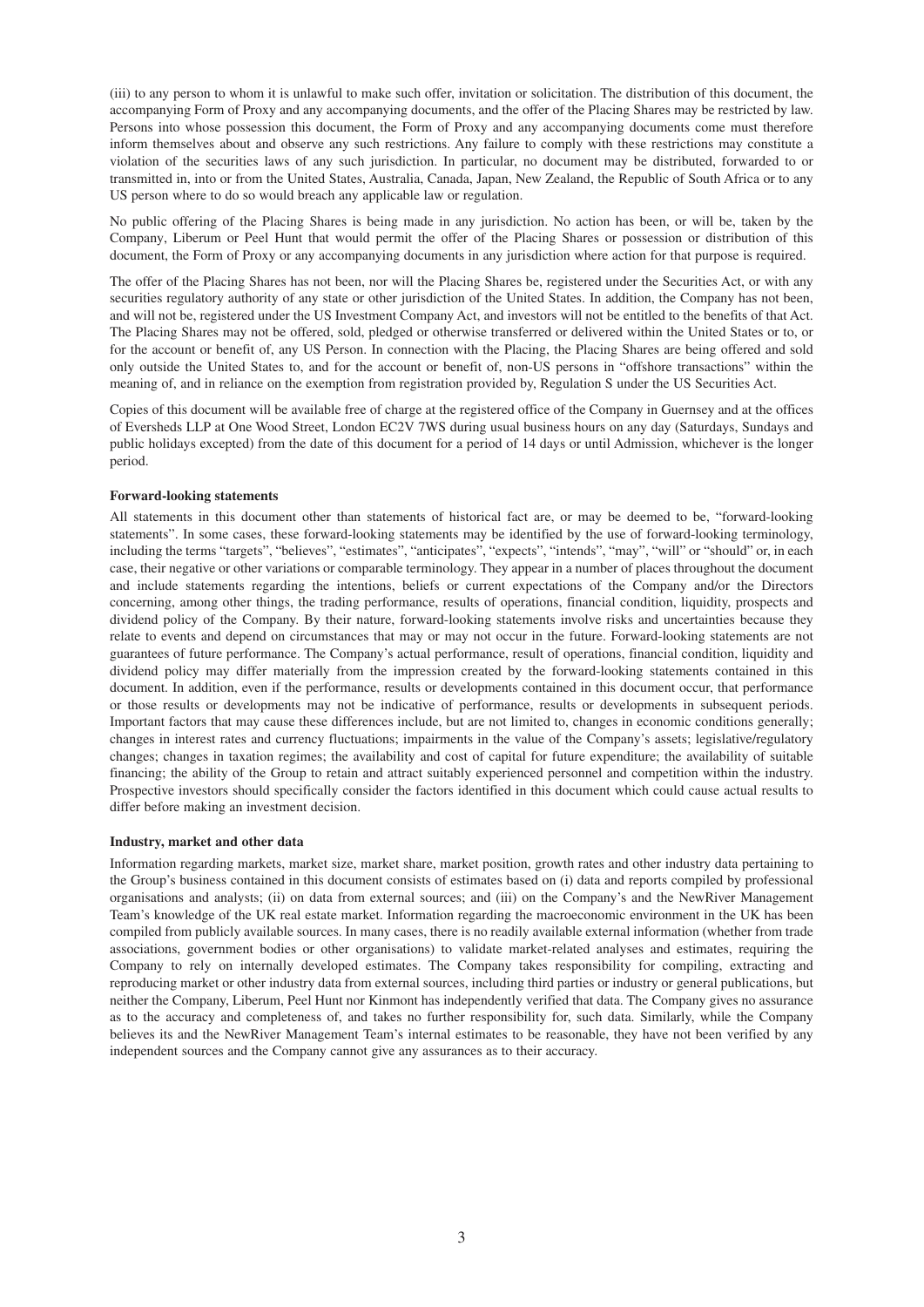# **CONTENTS**

|                                                    | Page |
|----------------------------------------------------|------|
| <b>Definitions</b>                                 | 5    |
| Placing statistics                                 | 10   |
| Expected timetable of principal events             | 10   |
| Part I<br>Chairman's letter                        | 11   |
| Part II<br>Notice of Extraordinary General Meeting | 23   |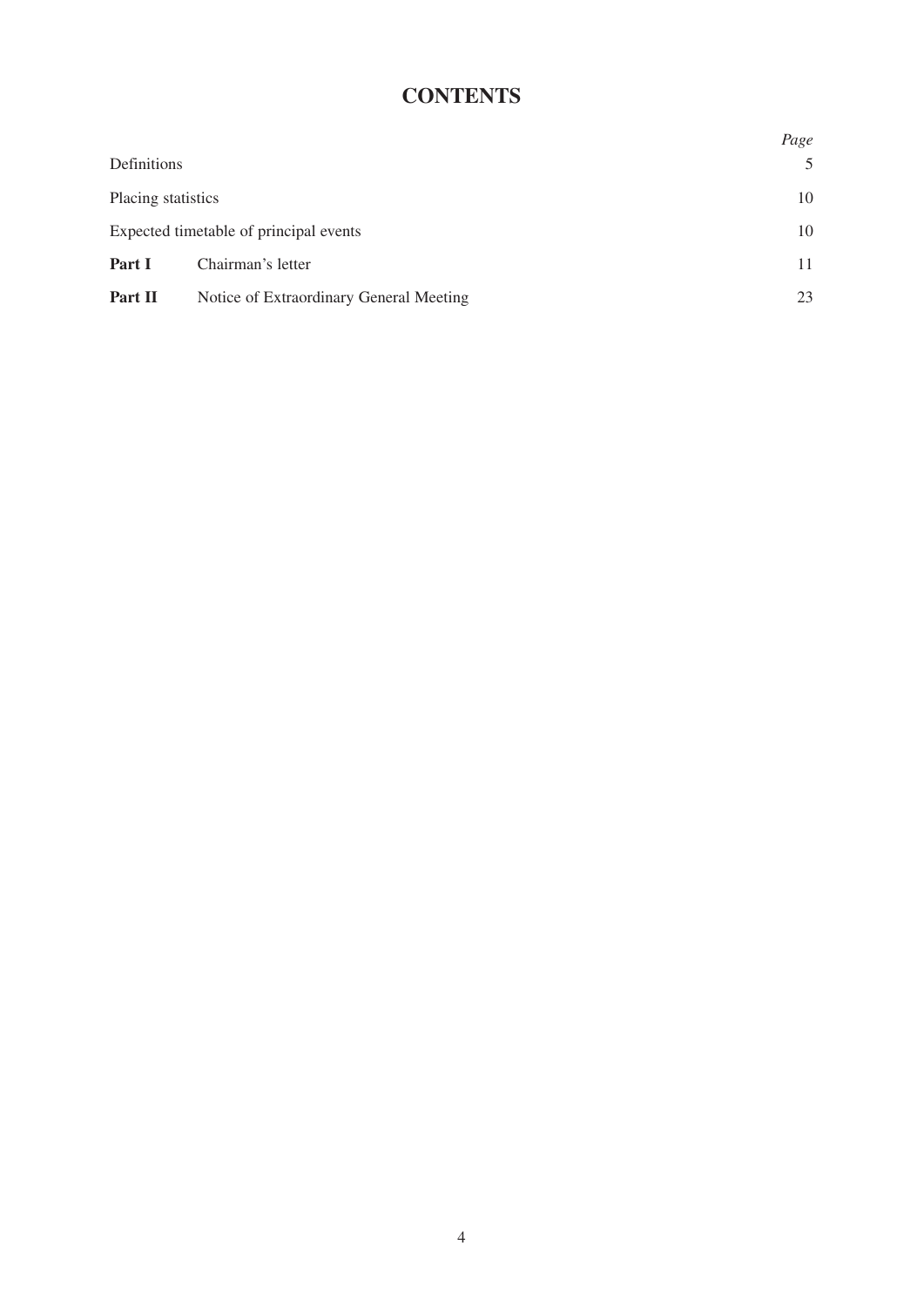# **DEFINITIONS**

References in this document to statutes or government agencies are, unless specifically stated otherwise, to statutes or government agencies in the UK. The following definitions apply throughout this document unless the context requires otherwise:

| "A Convertible Unsecured<br>Loan Stock" | the £17.0 million nominal value A $5.85$ per cent. Convertible<br>unsecured loan stock 2015, issued by NewRiver Retail CUL                                                                                                                                                                         |
|-----------------------------------------|----------------------------------------------------------------------------------------------------------------------------------------------------------------------------------------------------------------------------------------------------------------------------------------------------|
| "Acquisitions"                          | the Camel III Acquisition and the Trent Acquisition and<br>"Acquisition" shall be construed accordingly                                                                                                                                                                                            |
| "Acquisition Agreements"                | the Camel III Acquisition Agreement and the Trent Acquisition<br>Agreement and "Acquisition Agreement" shall be construed<br>accordingly                                                                                                                                                           |
| "Admission"                             | the admission of the Placing Shares to trading on AIM becoming<br>effective pursuant to paragraph 6 of the AIM Rules                                                                                                                                                                               |
| "2015 EPRA NAV Per Share"               | the EPRA NAV per Ordinary Share of 265 pence as at 31 March<br>2015                                                                                                                                                                                                                                |
| "AIM"                                   | the market of that name operated by the London Stock Exchange                                                                                                                                                                                                                                      |
| "AIM Rules"                             | the rules of the London Stock Exchange governing the admission<br>to, and the operation of, AIM                                                                                                                                                                                                    |
| "Articles"                              | the articles of incorporation of the Company                                                                                                                                                                                                                                                       |
| "B Convertible Unsecured<br>Loan Stock" | the £6.5 million nominal value B 5.85 per cent. Convertible<br>unsecured loan stock 2015, issued by NewRiver Retail CUL                                                                                                                                                                            |
| "Board" or "Directors"                  | the directors of the Company for the time being and (where the<br>context requires) comprises those persons as at the date of this<br>document, whose names appear on page 11 of this document                                                                                                     |
| "Business Day"                          | any day on which banks in London and Guernsey are open for<br>business (excluding Saturdays, Sundays and public holidays)                                                                                                                                                                          |
| "Bravo"                                 | funds managed or advised by Pacific Investment Management<br>Company LLC                                                                                                                                                                                                                           |
| "Camel III Acquisition"                 | the proposed acquisition by NewRiver Retail Holdings No. 3 of<br>50 per cent. of the units in the Camel III JPUT from the Camel III<br>Seller in order to increase NewRiver Retail Holdings No. 3's<br>ownership of the Camel III JPUT from its existing level of<br>50 per cent. to 100 per cent. |
| "Camel III Acquisition Agreement"       | a sale and purchase agreement entered into between (1) the Camel<br>III Seller, (2) NewRiver Trustee 5 Limited, (3) NewRiver Trustee<br>6 Limited and (4) NewRiver Retail Holdings No. 3 on 18 June 2015<br>in relation to the Camel III Acquisition                                               |
| "Camel III JPUT"                        | the NewRiver Retail Property Unit Trust No. 3                                                                                                                                                                                                                                                      |
| "Camel III Portfolio"                   | the portfolio owned by the Camel III JPUT, as more particularly<br>described in Part I of this document                                                                                                                                                                                            |
| "Camel III Seller"                      | LVS II Lux VIII S.à r.l.                                                                                                                                                                                                                                                                           |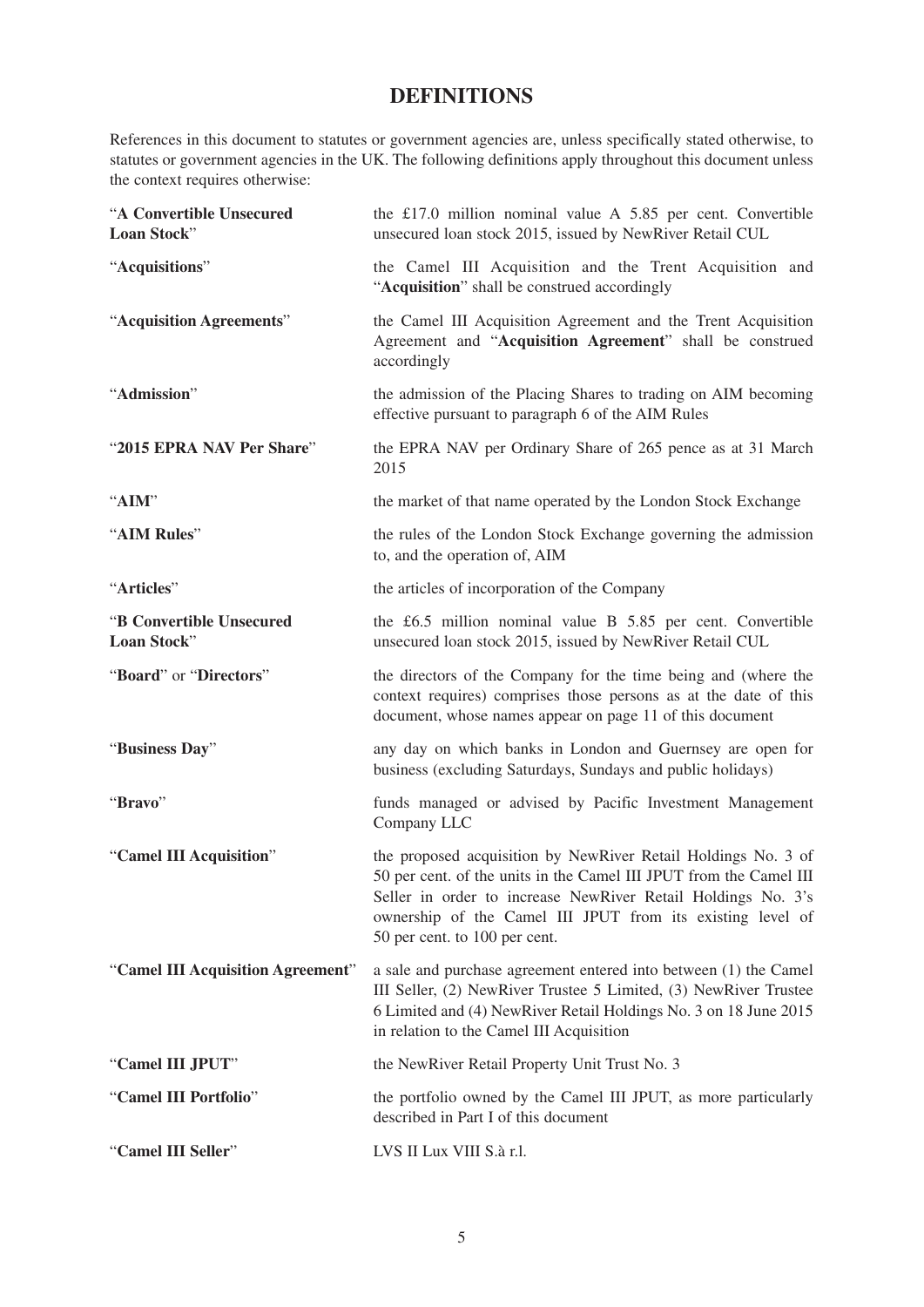| "certificated" or "in certificated<br>form"              | in relation to a share or other security, a share or other security, title<br>to which is recorded in the relevant register of the share or other<br>security concerned as being held in certificated form (that is, not in<br>CREST)                                                                                                              |
|----------------------------------------------------------|----------------------------------------------------------------------------------------------------------------------------------------------------------------------------------------------------------------------------------------------------------------------------------------------------------------------------------------------------|
| "CISE"                                                   | the Channel Islands Securities Exchange Ltd                                                                                                                                                                                                                                                                                                        |
| "Company" or "NewRiver"                                  | NewRiver Retail Limited, a company limited by shares,<br>incorporated in Guernsey with registration number 50463                                                                                                                                                                                                                                   |
| "Convertible Securities"                                 | securities convertible into or exchangeable into Ordinary Shares                                                                                                                                                                                                                                                                                   |
| "Convertible Unsecured Loan<br>Stock"                    | the £23.5 million nominal value 5.85 per cent. Convertible<br>unsecured loan stock 2015 as issued by NewRiver Retail CUL,<br>comprising the A Convertible Unsecured Loan Stock and the<br><b>B Convertible Unsecured Loan Stock</b>                                                                                                                |
| "Convertible Unsecured Loan<br><b>Stock Instruments"</b> | the instruments pursuant to which the Convertible Unsecured Loan<br>Stock was issued                                                                                                                                                                                                                                                               |
| "CREST"                                                  | the relevant system (as defined in the Regulations) for the paperless<br>settlement of share transfers and the holding of shares in<br>uncertificated form in respect of which Euroclear is the Operator (as<br>defined in the Regulations)                                                                                                        |
| "CREST Service Provider"                                 | Capita Registrars (Guernsey) Limited, pursuant to the Registrar<br>Agreement with the Company dated 26 August 2009                                                                                                                                                                                                                                 |
| "CSOP"                                                   | the NewRiver Retail Limited Company Share Option Plan 2009                                                                                                                                                                                                                                                                                         |
| "EGM" or "Extraordinary<br><b>General Meeting"</b>       | the Company's extraordinary general meeting (or any adjournment<br>thereof) convened for 10.00 a.m. on 14 July 2015 at which the<br>Resolutions will be put to the Shareholders                                                                                                                                                                    |
| "ERV"                                                    | the estimated rental value, being the estimated amount for which a<br>property would be leased on the valuation date between a willing<br>lessor and a willing lessee on appropriate lease terms in an arm's<br>length transaction, after proper marketing and where the parties had<br>each acted knowledgeably, prudently and without compulsion |
| "EPRA"                                                   | the European Public Real Estate Association                                                                                                                                                                                                                                                                                                        |
| "Euroclear"                                              | Euroclear UK & Ireland Limited, the operator of the CREST system                                                                                                                                                                                                                                                                                   |
| "First Admission"                                        | the admission of the Ordinary Share capital of the Company to<br>trading on AIM and the CISE becoming effective pursuant<br>to paragraph 6 of the AIM Rules, which occurred on 1 September<br>2009                                                                                                                                                 |
| "First Quarterly Dividend"                               | the quarterly dividend of 4.5 pence per Ordinary Share in respect of<br>the quarter ending 30 June 2015, which will be paid on 31 July 2015<br>to Shareholders on the register on 3 July 2015                                                                                                                                                      |
| "Form of Proxy"                                          | the enclosed form of proxy for use by Shareholders who hold their<br>Ordinary Shares in certificated form in connection with the EGM                                                                                                                                                                                                               |
| "Fully Diluted Share Capital"                            | at any time during the period from (and including) the date of First<br>Admission to (but excluding) the date which is 18 months from the<br>date of First Admission, the number of Ordinary Shares in issue at<br>the relevant time if: (a) all the outstanding Warrants had been                                                                 |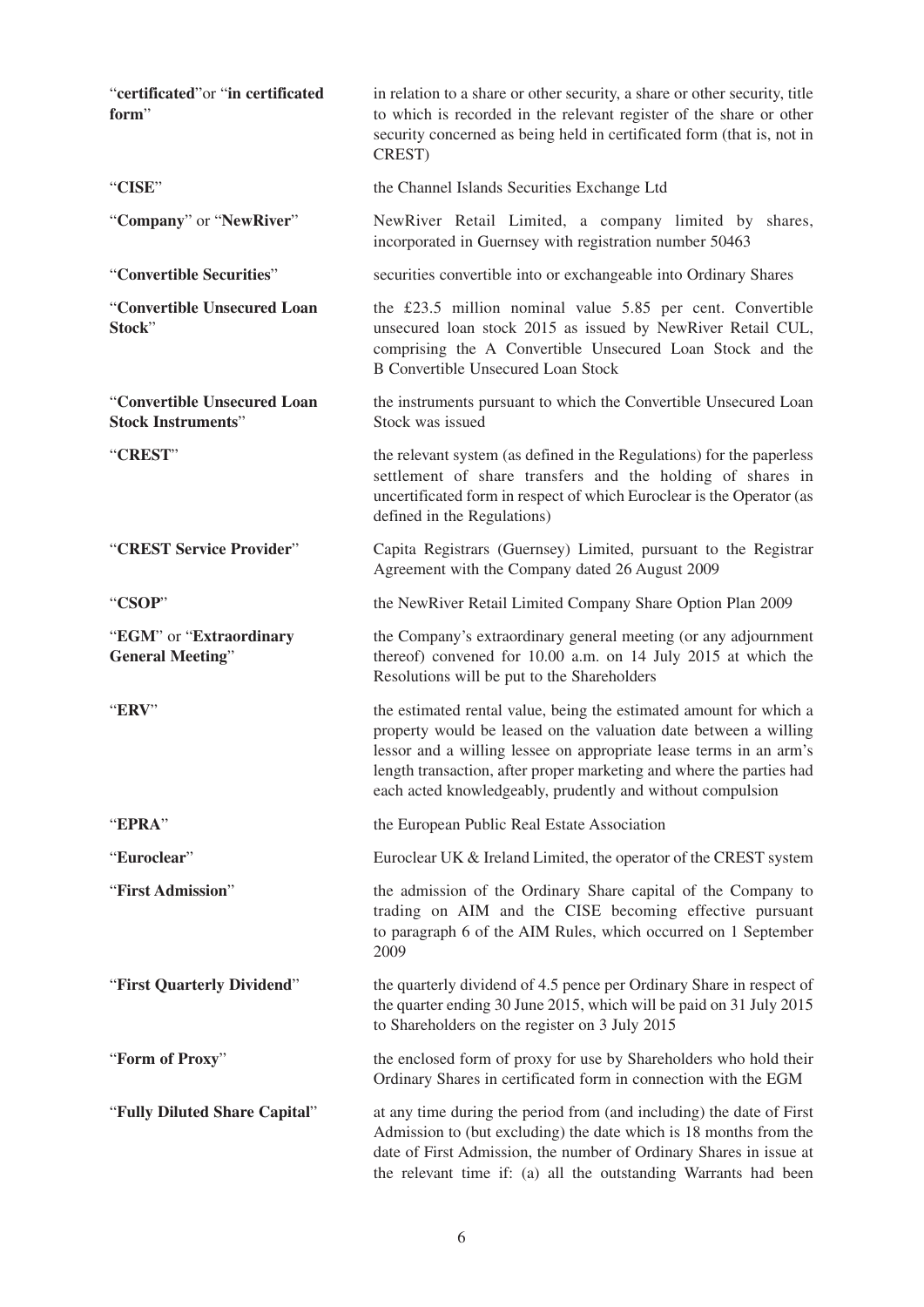|                                  | exercised in full; and (b) all Ordinary Shares capable of being<br>issued by the Company pursuant to all outstanding Options,<br>Convertible Securities or other rights to subscribe for shares or<br>securities capable of being issued by way of Share Equivalents<br>(excluding any Ordinary Shares issued pursuant to any employee<br>share options, employee share purchase plans or any other form of<br>equity based compensation granted to employees or officers of the<br>Group) had been issued, provided that the aggregate value of the<br>Fully Diluted Share Capital is capped at £125 million, regardless of<br>the number of Ordinary Shares in issue at the relevant time |
|----------------------------------|---------------------------------------------------------------------------------------------------------------------------------------------------------------------------------------------------------------------------------------------------------------------------------------------------------------------------------------------------------------------------------------------------------------------------------------------------------------------------------------------------------------------------------------------------------------------------------------------------------------------------------------------------------------------------------------------|
| "Group"                          | the Company and its subsidiaries and subsidiary undertakings from<br>time to time                                                                                                                                                                                                                                                                                                                                                                                                                                                                                                                                                                                                           |
| "JPUTs"                          | the Trent JPUT and the Camel III JPUT and "JPUT" shall be<br>construed accordingly                                                                                                                                                                                                                                                                                                                                                                                                                                                                                                                                                                                                          |
| "Kinmont"                        | Kinmont Limited, the Company's financial adviser                                                                                                                                                                                                                                                                                                                                                                                                                                                                                                                                                                                                                                            |
| "Law"                            | the Companies (Guernsey) Law, 2008, as amended                                                                                                                                                                                                                                                                                                                                                                                                                                                                                                                                                                                                                                              |
| "Liberum"                        | Liberum Capital Limited, the Company's Nominated Adviser and<br>joint corporate broker and joint bookrunner to the Placing                                                                                                                                                                                                                                                                                                                                                                                                                                                                                                                                                                  |
| "London Stock Exchange"          | London Stock Exchange plc                                                                                                                                                                                                                                                                                                                                                                                                                                                                                                                                                                                                                                                                   |
| "Marston's"                      | Marston's PLC                                                                                                                                                                                                                                                                                                                                                                                                                                                                                                                                                                                                                                                                               |
| "NAV"                            | the value of the assets of the Group less its liabilities, calculated in<br>accordance with the accounting principles adopted by the Group<br>from time to time                                                                                                                                                                                                                                                                                                                                                                                                                                                                                                                             |
| "NewRiver Management Team"       | as at the date of this document, David Lockhart, Mark Davies, Allan<br>Lockhart, Nick Sewell and François Nairac                                                                                                                                                                                                                                                                                                                                                                                                                                                                                                                                                                            |
| "NewRiver Retail CUL"            | NewRiver Retail CUL No. 1 Limited                                                                                                                                                                                                                                                                                                                                                                                                                                                                                                                                                                                                                                                           |
| "NewRiver Retail Holdings No. 3" | NewRiver Retail Holdings No. 3 Limited, a wholly owned<br>subsidiary of the Company                                                                                                                                                                                                                                                                                                                                                                                                                                                                                                                                                                                                         |
| "NewRiver Retail Holdings No. 4" | NewRiver Retail Holdings No. 4 Limited, a wholly owned<br>subsidiary of the Company                                                                                                                                                                                                                                                                                                                                                                                                                                                                                                                                                                                                         |
| "Options"                        | options, warrants or other rights to purchase Ordinary Shares (other<br>than options or warrants granted to employees or officers of the<br>Group) or Convertible Securities                                                                                                                                                                                                                                                                                                                                                                                                                                                                                                                |
| "Ordinary Shares"                | the ordinary shares of no par value in the capital of the Company                                                                                                                                                                                                                                                                                                                                                                                                                                                                                                                                                                                                                           |
| "Paul Roy Options"               | the options over Ordinary Shares granted to Paul Roy on the date of<br><b>First Admission</b>                                                                                                                                                                                                                                                                                                                                                                                                                                                                                                                                                                                               |
| "Peel Hunt"                      | Peel Hunt LLP, the Company's joint corporate broker and joint<br>bookrunner to the Placing                                                                                                                                                                                                                                                                                                                                                                                                                                                                                                                                                                                                  |
| "Placing"                        | the conditional placing of the Placing Shares with institutional and<br>other investors, details of which are set out in Part I of this<br>document                                                                                                                                                                                                                                                                                                                                                                                                                                                                                                                                         |
| "Placing Agreement"              | the placing agreement dated 19 June 2015 entered into between the<br>Company, Liberum and Peel Hunt                                                                                                                                                                                                                                                                                                                                                                                                                                                                                                                                                                                         |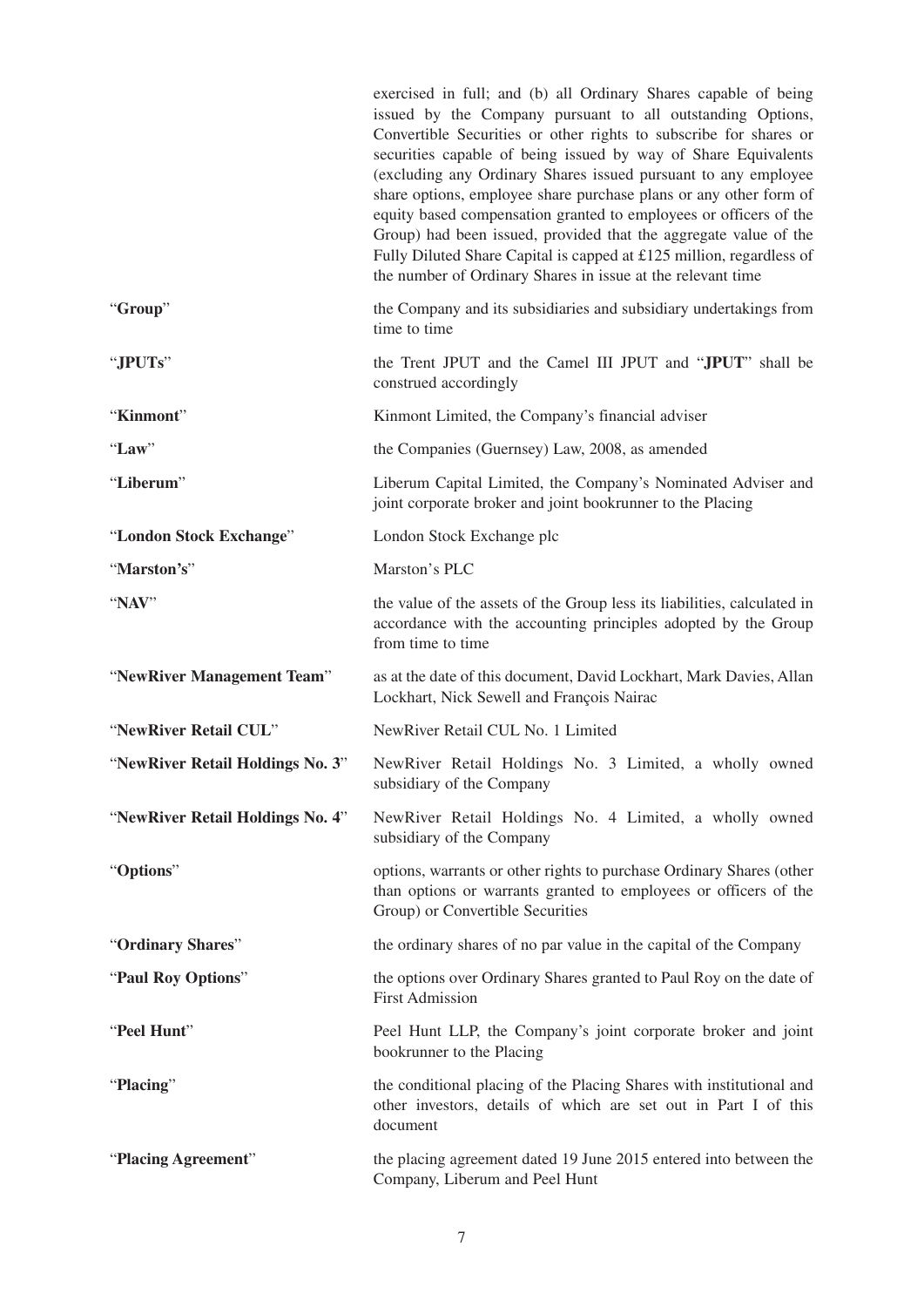| "Placing Price"            | 300 pence per Placing Share                                                                                                                                                                                                                                                                                                                                                                |
|----------------------------|--------------------------------------------------------------------------------------------------------------------------------------------------------------------------------------------------------------------------------------------------------------------------------------------------------------------------------------------------------------------------------------------|
| "Placing Shares"           | the 50,000,000 new Ordinary Shares, to be issued pursuant to the<br>Placing                                                                                                                                                                                                                                                                                                                |
| "Property Rental Business" | the qualifying property rental business in the UK and elsewhere of<br>UK resident companies within a UK-REIT and non-UK resident<br>companies within a UK-REIT with a UK qualifying property rental<br>business                                                                                                                                                                            |
| "Qualified Investors"      | qualified investors within the meaning of section $86(7)$ of the<br>Financial Services and Markets Act 2000                                                                                                                                                                                                                                                                                |
| "Regulation S"             | Regulation S under the US Securities Act                                                                                                                                                                                                                                                                                                                                                   |
| "Regulations"              | the Uncertificated Securities Regulations 2001 (SI 2001/3755), as<br>amended                                                                                                                                                                                                                                                                                                               |
| "Resolutions"              | the resolutions proposed to be passed by Shareholders at the<br><b>Extraordinary General Meeting</b>                                                                                                                                                                                                                                                                                       |
| "Share Equivalents"        | (without duplication) rights, warrants, options, convertible<br>securities, convertible indebtedness, exchangeable securities or<br>exchangeable indemnities, or any other rights exercisable for,<br>convertible or exchangeable into, directly or indirectly, any<br>Ordinary Shares whether at the relevant time, any time in the future<br>or upon the occurrence of some future event |
| "Shareholders"             | holders of Ordinary Shares from time to time                                                                                                                                                                                                                                                                                                                                               |
| "Share Incentive Plans"    | the CSOP and the Unapproved Plan                                                                                                                                                                                                                                                                                                                                                           |
| "Specified Percentage"     | in respect of any Warrant and the exercise of the relevant<br>Subscription Rights, the specified percentage stated in the<br>Warrantholder's certificate which shall, when aggregated with the<br>Specified Percentages in respect of all other Warrants, certificates<br>and Subscription Rights, be three per cent. (as at the date of their<br>original issue)                          |
| "Subscription Price"       | the subscription price payable from time to time to subscribe for<br>Ordinary Shares pursuant to the Warrants, such price may be<br>adjusted from time to time in accordance with the terms of the<br>Warrant Instrument                                                                                                                                                                   |
| "Subscription Rights"      | each Warrantholder's right, upon the terms and conditions of the<br>Warrant Instrument, to subscribe for or acquire from the Company<br>in cash at the Subscription Price that Specified Percentage of the<br>Fully Diluted Share Capital of the Company specified in its warrant<br>certificate                                                                                           |
| "Subsidiary"               | as construed in accordance with section 1159 of the Companies Act<br>2006 and section 531 of the Law                                                                                                                                                                                                                                                                                       |
| "subsidiary undertakings"  | as construed in accordance with section 1261 of the Companies<br>Act 2006                                                                                                                                                                                                                                                                                                                  |
| "Trent Acquisition"        | the proposed acquisition by NewRiver Retail Holdings No. 4 of<br>50 per cent. of the units in the Trent JPUT from the Trent Seller in<br>order to increase NewRiver Retail Holdings No. 4's ownership                                                                                                                                                                                      |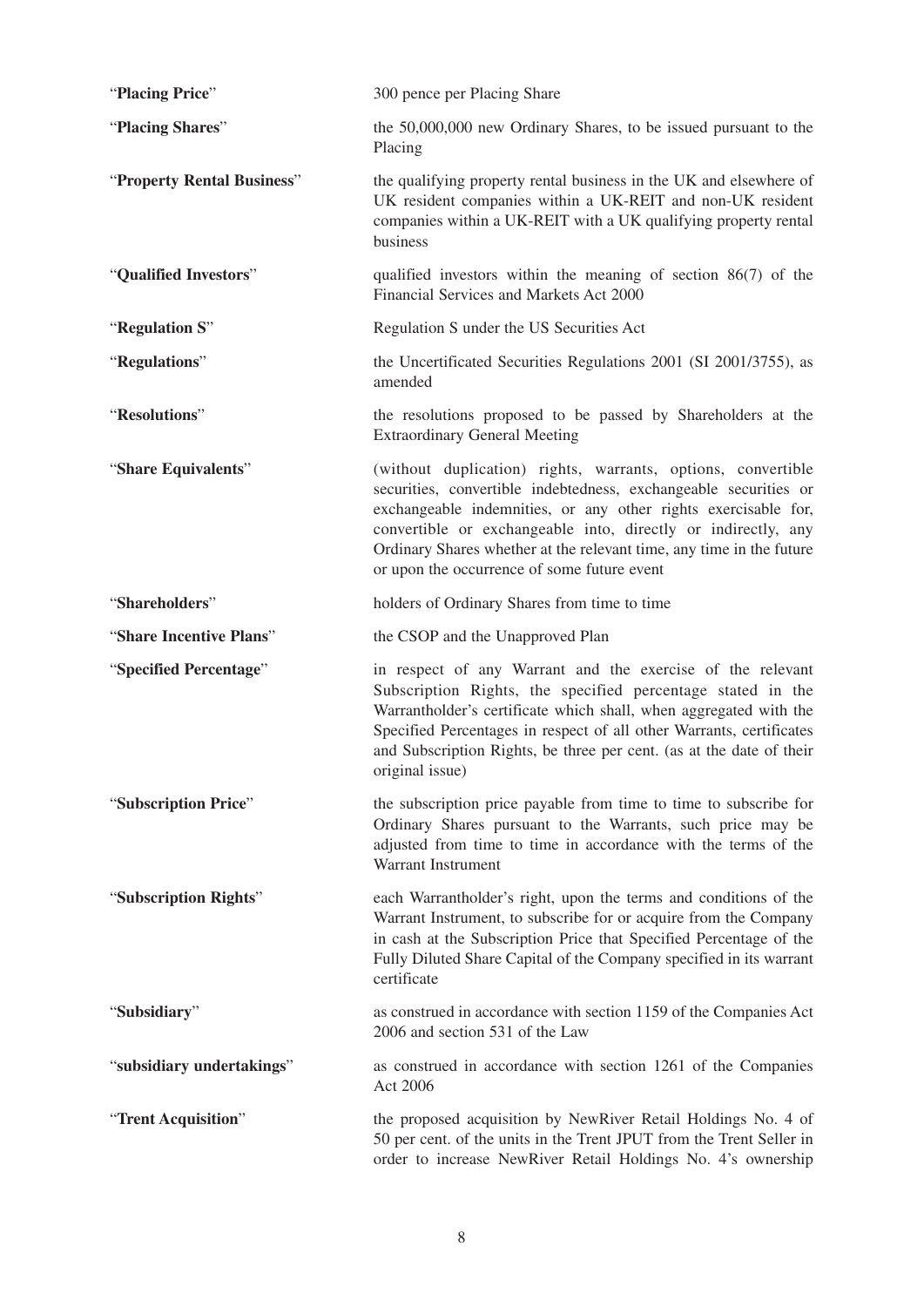|                                              | of the Trent JPUT from its existing level of 50 per cent. to<br>100 per cent.                                                                                                                                                               |
|----------------------------------------------|---------------------------------------------------------------------------------------------------------------------------------------------------------------------------------------------------------------------------------------------|
| "Trent Acquisition Agreement"                | a sale and purchase agreement entered into between (1) the<br>Trent Seller, (2) NewRiver Trustee 7 Limited, (3) NewRiver<br>Trustee 8 Limited and (4) NewRiver Retail Holdings No. 4 on<br>18 June 2015 in respect of the Trent Acquisition |
| "Trent JPUT"                                 | the NewRiver Retail Property Unit Trust No. 4                                                                                                                                                                                               |
| "Trent Portfolio"                            | the pub portfolio owned by the Trent JPUT, as more particularly<br>described in Part I of this document                                                                                                                                     |
| "Trent Seller"                               | LVS II Lux IX S.à r.l.                                                                                                                                                                                                                      |
| "UK" or "United Kingdom"                     | United Kingdom of Great Britain and Northern Ireland                                                                                                                                                                                        |
| "UK-REIT"                                    | a UK Real Estate Investment Trust under Part 12 of the Corporation<br>Taxes Act 2010                                                                                                                                                        |
| "UK-REIT regime"                             | the UK-REIT regime introduced by the Finance Act 2006 and<br>re-written in Part 12 of the Corporation Taxes Act 2010                                                                                                                        |
| "Unapproved Plan"                            | the NewRiver Retail Limited Unapproved Share Option Plan 2009                                                                                                                                                                               |
| "US Investment Company Act"                  | the United States Investment Company Act of 1940, as amended                                                                                                                                                                                |
| "US Person"                                  | U.S. person as defined in Rule $902(k)$ of Regulation S                                                                                                                                                                                     |
| "US Securities Act"                          | the United States Securities Act of 1933, as amended                                                                                                                                                                                        |
| "uncertificated" or "in<br>uncertified form" | shares recorded in the Company's register of Shareholders as being<br>held in uncertificated form, title to which may be transferred by<br>means of an instruction issued in accordance with the rules of<br><b>CREST</b>                   |
| "Warrantholders"                             | holders of Warrants                                                                                                                                                                                                                         |
| "Warrant Instrument"                         | the warrant instrument of the Company dated 26 August 2009                                                                                                                                                                                  |
| "Warrants"                                   | the warrants granted by the Company to Shareholders subscribing<br>for Ordinary Shares at First Admission, pursuant to the Warrant<br>Instrument                                                                                            |
| " <i>f"</i> or "pound" or "sterling"         | the lawful currency of the United Kingdom                                                                                                                                                                                                   |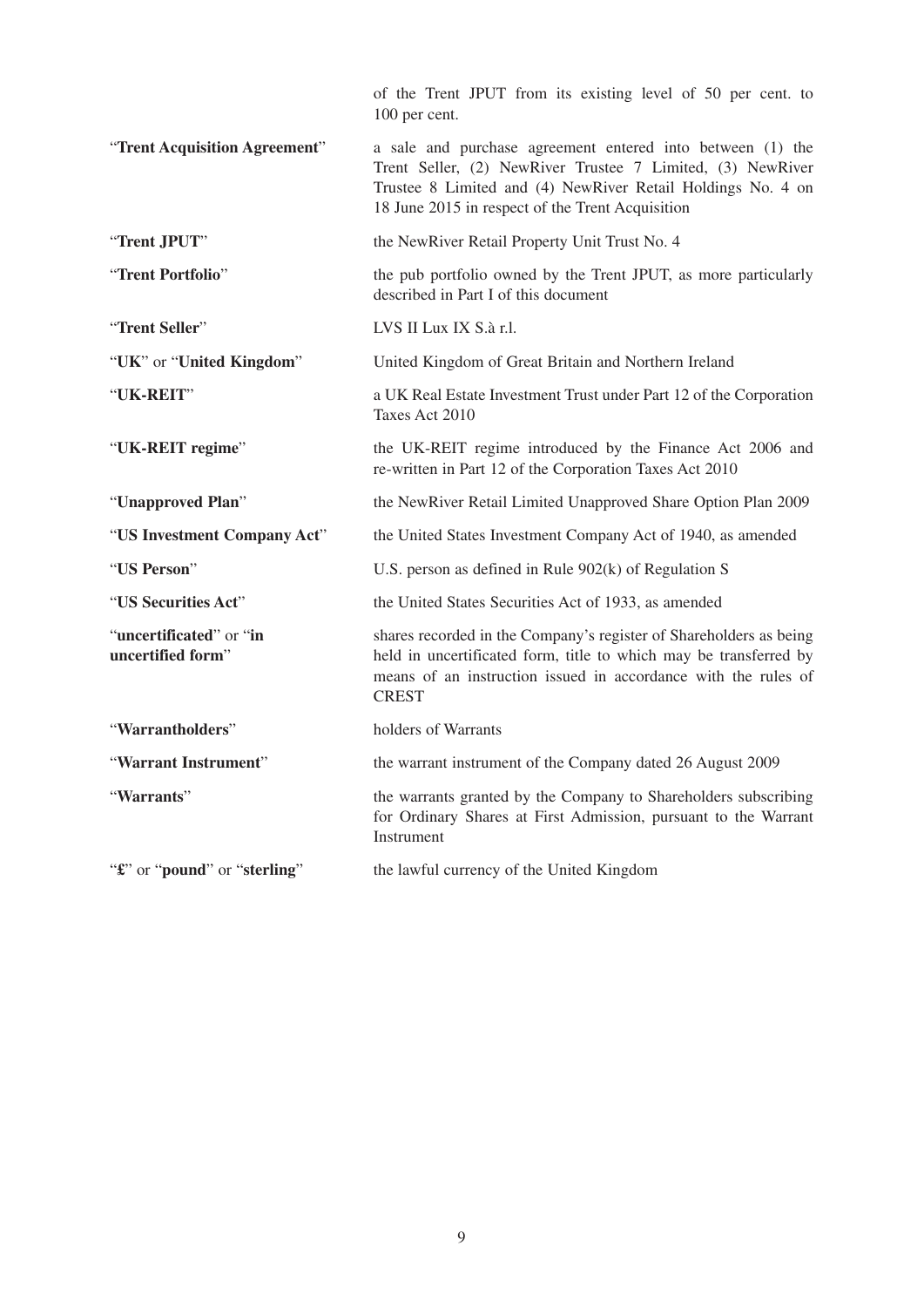# **PLACING STATISTICS**

| Placing Price per Placing Share                                                                                           | 300 pence    |
|---------------------------------------------------------------------------------------------------------------------------|--------------|
| Number of Placing Shares being placed                                                                                     | 50,000,000   |
| Number of Ordinary Shares in issue immediately prior to Admission <sup>†</sup>                                            | 127,574,395  |
| Number of Ordinary Shares in issue immediately upon Admission                                                             | 177,574,395  |
| Estimated proceeds of the Placing receivable by the Company before expenses                                               | £150,000,000 |
| Estimated proceeds of the Placing receivable by the Company after expenses                                                | £146,000,000 |
| Approximate percentage of the enlarged issued Ordinary Share capital being<br>placed pursuant to the Placing <sup>†</sup> | 40 per cent. |
| AIM Symbol                                                                                                                | <b>NRR</b>   |
| <b>ISIN Code</b>                                                                                                          | GG00B4Z05859 |
| † assuming no conversion of Convertible Securities prior to Admission                                                     |              |

## **EXPECTED TIMETABLE OF PRINCIPAL EVENTS**

| Event                                                                                                                                                       | Date                       |
|-------------------------------------------------------------------------------------------------------------------------------------------------------------|----------------------------|
| Ex-Dividend Date for First Quarterly Dividend                                                                                                               | 2 July 2015                |
| Record Date for First Quarterly Dividend                                                                                                                    | 3 July 2015                |
| Latest time and date for receipt of forms of proxy and<br>receipt of electronic proxy appointments by Shareholders<br>for the Extraordinary General Meeting | 10.00 a.m. on 12 July 2015 |
| Time and date of the Extraordinary General Meeting                                                                                                          | 10.00 a.m. on 14 July 2015 |
| Announcement of the results of the Extraordinary General Meeting                                                                                            | 14 July 2015               |
| Admission effective and dealings commence in the Placing Shares on AIM                                                                                      | 8.00 a.m. on 17 July 2015  |
| CREST stock accounts to be credited with the Placing Shares                                                                                                 | 8.00 a.m. on 17 July 2015  |
| Dispatch of definitive share certificates for the Placing Shares in certificated form                                                                       | 24 July 2015               |
| Payment date for First Quarterly Dividend                                                                                                                   | 31 July 2015               |
|                                                                                                                                                             |                            |

**Notes:**

(1) A reference to a time in this document is to London time unless otherwise stated.

(2) The times and dates set out in the expected timetable of principal events above and mentioned throughout this document may be adjusted by the Company, in which event, details of the new times and/or dates will be notified to investors via a Regulatory Information Service.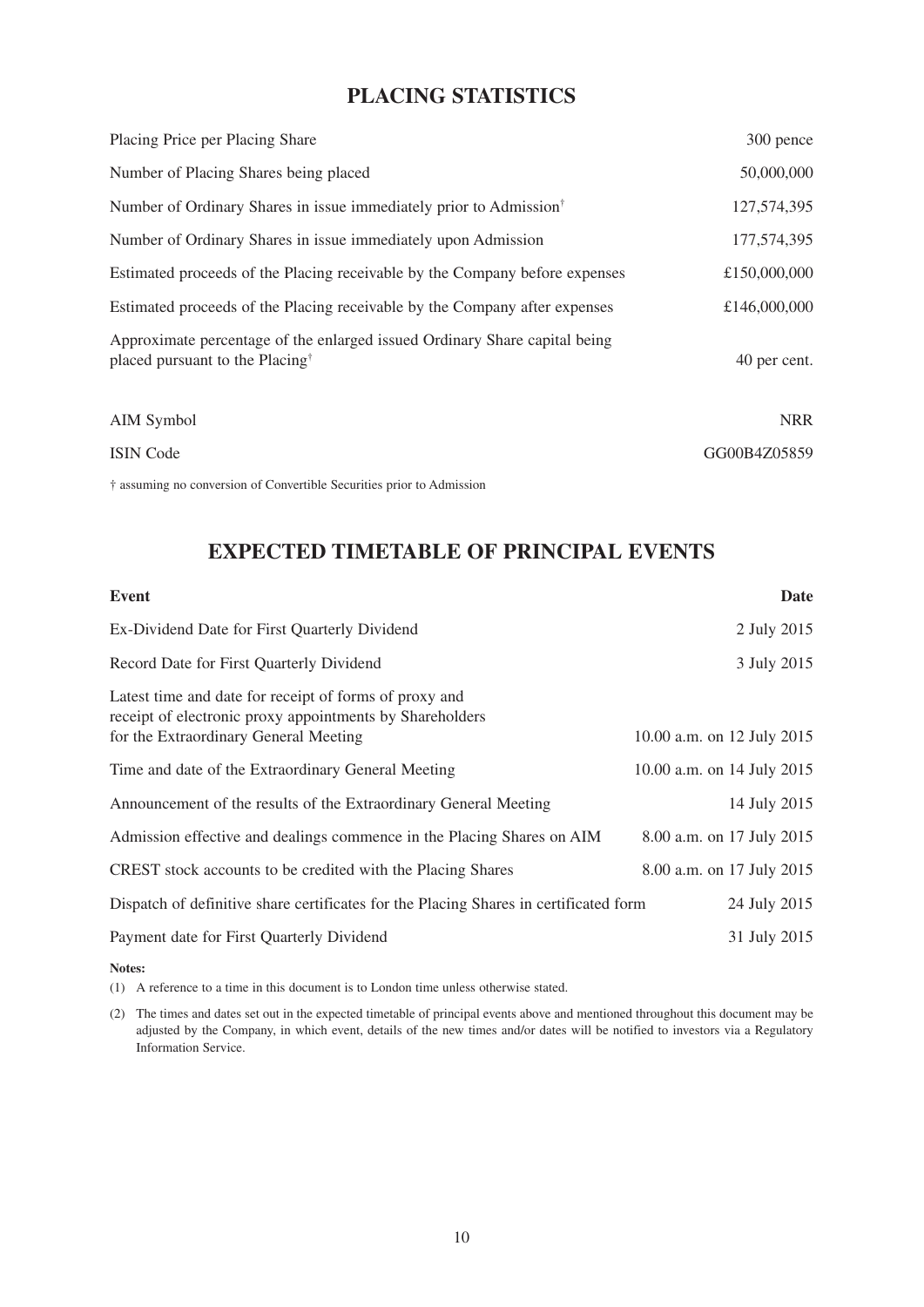# **PART I**

## **CHAIRMAN'S LETTER**

# **NEWRIVER RETAIL**

## **NEWRIVER RETAIL LIMITED**

*(Incorporated in Guernsey with registered number 50463)*

Paul Roy (*Non-Executive Chairman*) Old Bank Chambers David Lockhart (*Chief Executive*) La Grande Rue Mark Davies (*Finance Director*) Guernsey Allan Lockhart (*Property Director*) GY4 6RT Nick Sewell (*Director*) Channel Islands Chris Taylor (*Non-Executive Director*) Kay Chaldecott (*Non-Executive Director*) Andrew Walker (*Non-Executive Director*)

24 June 2015

## **To Shareholders and, for information only, to holders of Options, Warrants and Convertible Unsecured Loan Stock**

Dear Shareholder,

#### **Proposed Placing of 50,000,000 Placing Shares at 300 pence per Placing Share**

On 19 June 2015, the Company announced that it had conditionally raised £150 million (before expenses) by means of a Placing.

The purpose of this document is to set out, amongst other things, the background to and reasons for the Placing and to update Shareholders on the Company's recent activity. It also explains why your Board considers that the Placing is in the best interests of the Company and Shareholders, as a whole, and, accordingly, recommends that Shareholders vote in favour of the Resolutions. Part II of this document contains a notice of the EGM and the Resolutions to be proposed thereat.

On 14 May 2015, the Company announced a strong set of results, capping a very busy six year period since the share capital in NewRiver was first admitted to trading on AIM in 2009. The Group's portfolio has grown to 29 Shopping Centres, 9 Retail Warehouses, 19 High Street assets and 202 public houses.

NewRiver continues to purchase assets at attractive yields providing the Company with a good quality income stream, which is distributed to Shareholders through the Company's quarterly dividend programme (indeed, NewRiver is one of the few UK REITS to have such a programme). The Group's acquisition pipeline is strong and the Company will continue to focus on dividend growth. The portfolio also offers significant potential for capital growth. NewRiver's development pipeline is strong, creating additional space in the Shopping Centre and Retail Warehouse portfolios and in the development of the pub estate. The Company currently has approximately 1.25 million square feet of property under development. Active asset management of tenancies enhances yields, contributing to growth in capital values. NewRiver is not therefore in any way reliant on yield compression in its target real estate areas to achieve capital growth or to meet hurdle returns, albeit that there is also longer term potential for further capital appreciation should yields narrow.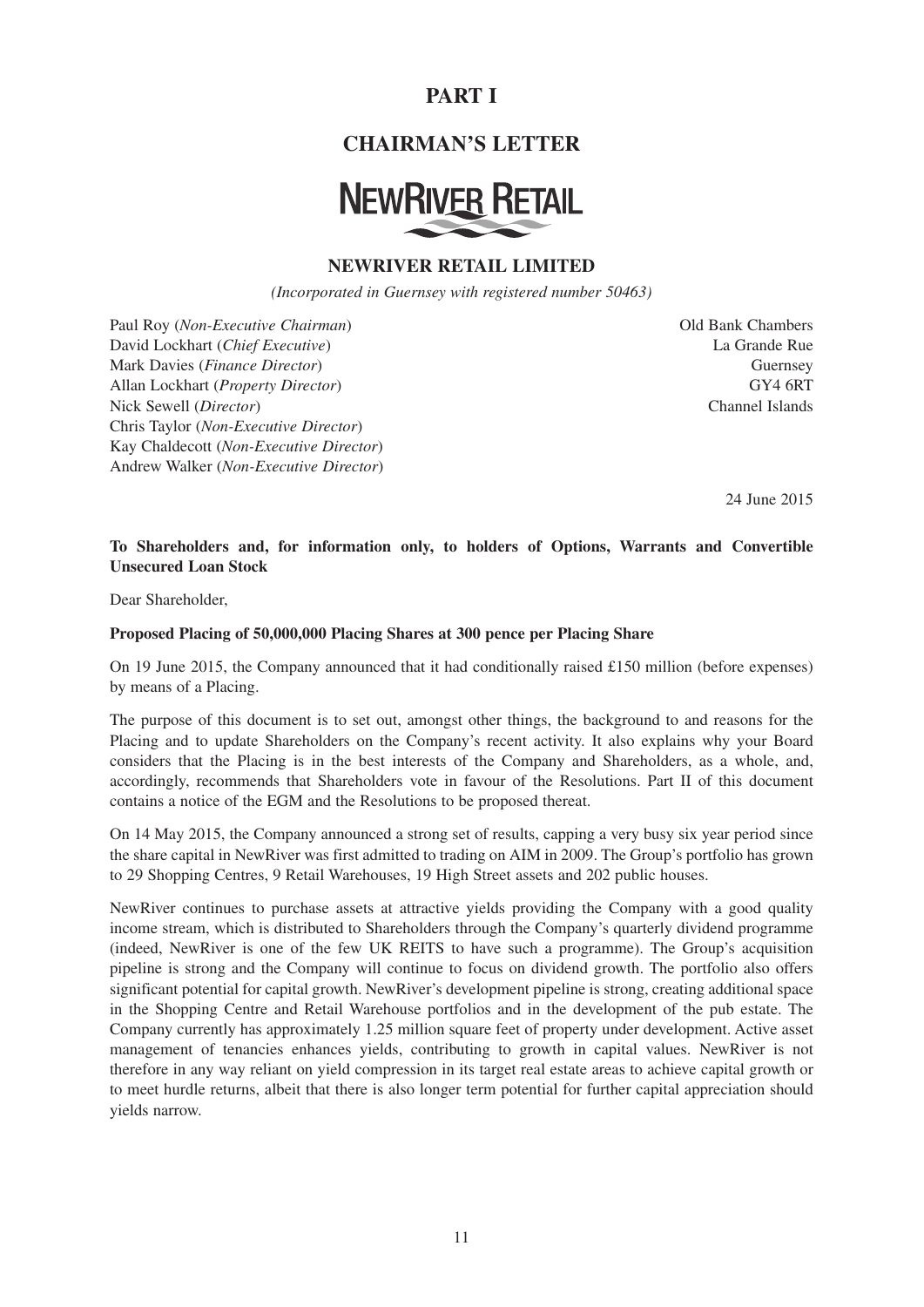#### **Details of the Acquisitions**

The net proceeds of the Placing will be used to finance the Acquisitions and NewRiver's near term acquisition and development pipeline, as described in more detail below.

The Acquisitions will comprise:

- the Trent Acquisition, being the acquisition of the 50 per cent. stake not already owned by NewRiver in the Trent JPUT; and
- the Camel III Acquisition, being the acquisition of the 50 per cent. stake not already owned by NewRiver in the Camel III JPUT.

The aggregate cash consideration to acquire the 50 per cent. stake in the Camel III JPUT and the 50 per cent. stake in the Trent JPUT is approximately £52 million and, in addition to the acquisition cost, it is estimated that approximately £24 million of the Placing proceeds will be utilised to fund the capital expenditure programmes associated with these portfolios.

The Acquisitions are being made off market and relate to assets already well known to NewRiver by virtue of its existing 50 per cent. stake in each JPUT. As a result of the Acquisitions, NewRiver will obtain 100 per cent. ownership of both the Camel III JPUT and the Trent JPUT. Sale and purchase agreements have been signed with respect to both Acquisitions.

#### *Trent Acquisition*

NewRiver (through NewRiver Retail Holdings No. 4 (the "Trent Purchaser"), a wholly owned subsidiary of NewRiver) currently owns 50 per cent. of the units in the Trent JPUT and intends to acquire the remaining 50 per cent. from the Trent Seller, a wholly owned subsidiary of Bravo. Upon completion, NewRiver (through the Trent Purchaser and any other subsidiary of NewRiver nominated by it to hold units) will become the 100 per cent. owner of the Trent JPUT.

The Trent JPUT was set up between Bravo and NewRiver (in the ratio of 50:50) in 2013 to acquire a portfolio of 202 UK-based pub properties for a price of £90 million, reflecting a net initial yield of 12.9 per cent.

The acquisition of the 50 per cent. of the Trent JPUT which NewRiver does not already own is being made off market at the equivalent to a 10.1 per cent. net initial yield on the acquisition price. The Trent Acquisition brings 100 per cent. control of the Trent JPUT's portfolio into NewRiver's ownership. Profit Before Tax for the year ended 31 December 2014 (audited) attributable to unitholders of the Trent JPUT was £7.2 million (recurring) with £15.8 million of fair value adjustments, resulting in a total Profit Before Tax attributable to unitholders for the year ended 31 December 2014 of £23 million. Debt of approximately £63 million is currently secured on the assets of the Trent JPUT.

The Trent Acquisition Agreement was entered into on 18 June 2015. The principal terms of the Trent Acquisition Agreement are as follows:

- the consideration payable is £29 million;
- subject to completion of the Trent Acquisition, the Trent Seller is waiving all rights to distributions in respect of any period after 31 March 2015;
- a deposit of £0.5 million has been paid which is returnable after deduction of reasonable costs of the Trent Seller if the Trent Acquisition does not complete;
- the Trent Purchaser is receiving limited warranties as it is an existing unitholder in the Trent JPUT and NewRiver Retail (UK) Limited is the asset manager operating the Trent Portfolio;
- the Trent Acquisition is conditional on the obtaining of funding, which the Company intends to be satisfied by means of the Placing proceeds;
- the Trent Acquisition Agreement will terminate if the conditions thereto are not satisfied by 31 July 2015; and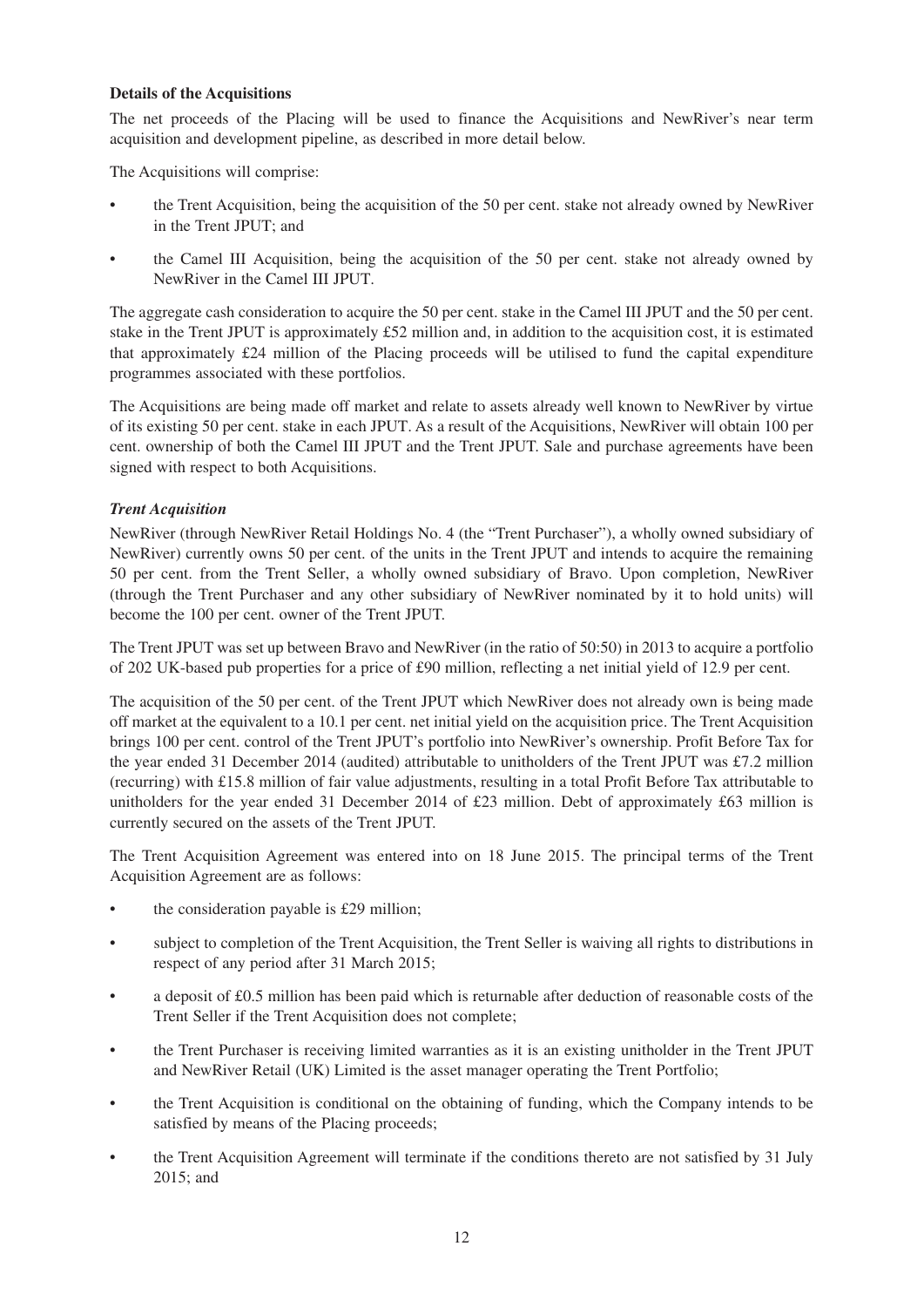• completion will only take place if the completion of the Camel III Acquisition takes place simultaneously.

The portfolio of properties owned by the Trent JPUT was acquired in December 2013 from Marston's. It comprises 202 public houses spread across the UK and predominately located in residential areas with good roadside visibility and car parking.

The units were originally selected by NewRiver following detailed due diligence to identify assets with significant potential for asset management and value enhancement initiatives and, as such, the pubs were acquired with the intention to convert the portfolio to alternative uses, primarily into food convenience stores and restaurants. Significant progress has been made in that regard with 44 planning applications submitted to date, of which 12 have been consented. Further, in September 2014, the Co-Operative group signed an agreement to lease 63 convenience stores from sites which form part of the Trent Portfolio.

Under the terms of the original acquisition of the Trent Portfolio, the income was underpinned through a leaseback arrangement with Marston's for the entire portfolio for a minimum term of up to four years, paying a total annual rent of £12.2 million and reflecting a net initial yield on the original acquisition price of 12.9 per cent. Marston's will continue to manage the portfolio as a going concern until conversion and/or sale by NewRiver.

## *Camel III Acquisition*

NewRiver (through NewRiver Retail Holdings No. 3 (the "Camel Purchaser"), a wholly owned subsidiary of NewRiver) currently owns 50 per cent. of the units in the Camel III JPUT and intends to acquire the remaining 50 per cent. from the Camel III Seller, a wholly owned subsidiary of Bravo. Upon completion, NewRiver (through the Camel III Purchaser and any other subsidiary of NewRiver nominated by it to hold units), will become the 100 per cent. owner of the Camel III JPUT.

The Camel III JPUT was set up between Bravo and NewRiver (in the ratio of 50:50) in October 2013 to acquire a portfolio of properties comprising St Elli Shopping Centre in Llanelli, Gloucester Green Shopping Centre in Oxford, Beacon Shopping Centre in North Shields, Newkirkgate Shopping Centre in Leith and La Porte Precinct in Grangemouth for an aggregate consideration of approximately £58 million, reflecting a net initial yield of 8.9 per cent. Since that acquisition, 37 new leasing events have been completed which has contributed to growth in occupancy and a 4.3 per cent. growth in net operating income. Looking forward, there are a number of value enhancing asset management and development prospects which have been identified across the Camel III Portfolio. Whilst these opportunities are being pursued, the portfolio will also continue to provide an attractive income return.

The acquisition of the 50 per cent. of the Camel III JPUT which NewRiver does not already own is being made off market at the equivalent to a 7.2 per cent. net initial yield based on the acquisition price. The Camel III Acquisition brings 100 per cent. control of the Camel III JPUT's portfolio into NewRiver's ownership. Profit Before Tax for the year ended 31 December 2014 (audited) attributable to unitholders of the Camel III JPUT was £3.9 million (recurring) with £11.2 million of fair value adjustments, resulting in a total Profit Before Tax attributable to unitholders for the year ended 31 December 2014 of £15.1 million. Debt of approximately £32 million is currently secured on the assets of the Camel III JPUT.

The Camel III Acquisition Agreement was entered into on 18 June 2015. The principal terms of the Camel III Acquisition Agreement are as follows:

- the consideration payable is approximately  $£23$  million;
- subject to completion of the Camel III Acquisition, the Camel III Seller is waiving all rights to distributions in respect of any period after 31 March 2015;
- a deposit of £0.5 million has been paid which is returnable after deduction of the reasonable costs of the Camel III Seller if the Camel III Acquisition does not complete;
- the Camel III Purchaser is receiving limited warranties as it is an existing unitholder in the Camel III JPUT and NewRiver Retail (UK) Limited is the asset manager operating the Camel III Portfolio;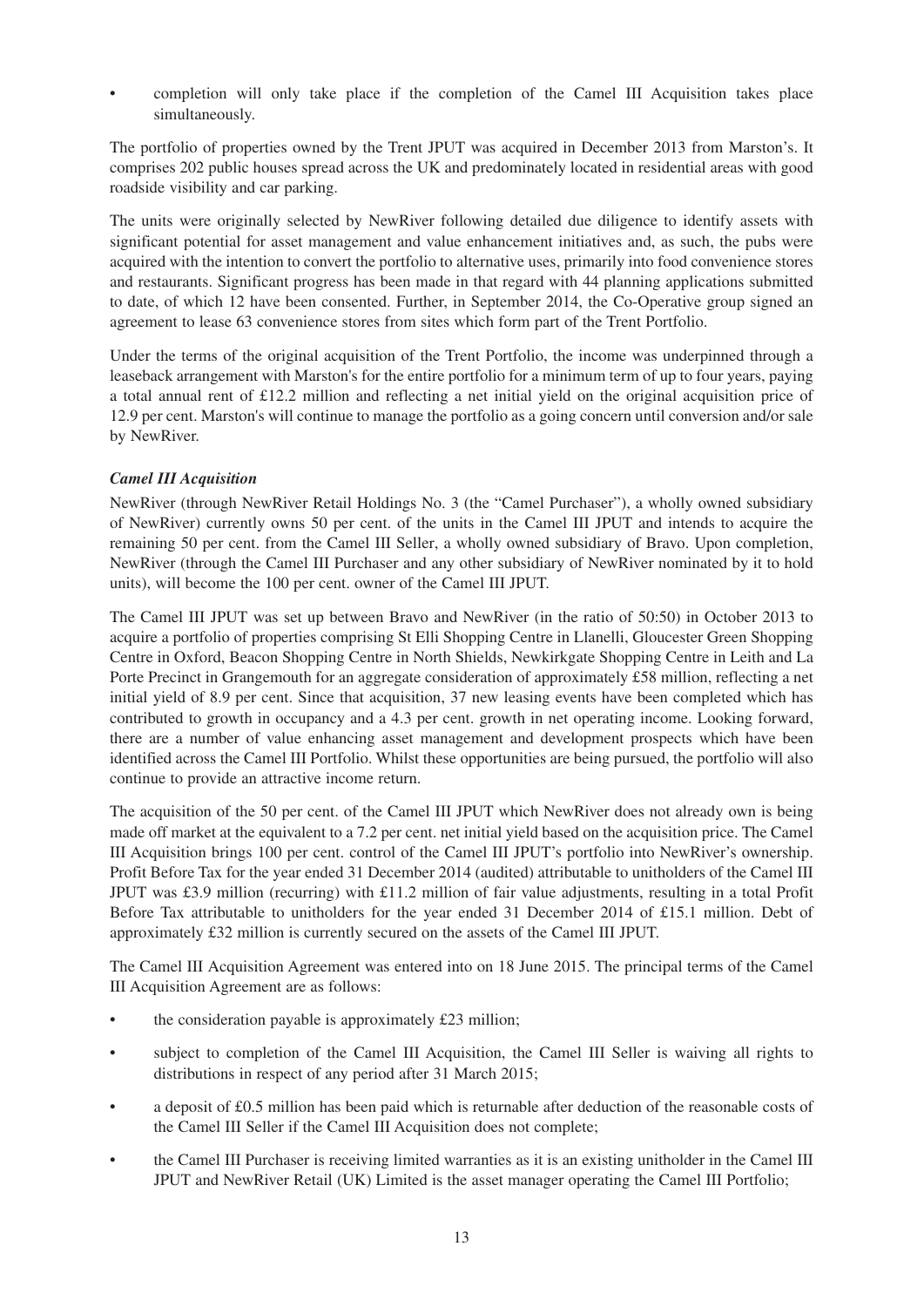- the Camel III Acquisition is conditional on the obtaining of funding, which the Company intends to be satisfied by means of the Placing proceeds;
- the Camel III Acquisition will terminate if the conditions thereto are not satisfied by 31 July 2015; and
- completion will only take place if completion of the Trent Acquisition takes place simultaneously.

The assets being acquired comprise a net lettable area of approximately 482,100 square feet across over 115 tenancies. The average lease length outstanding is 7.6 years. Since NewRiver's acquisition of its initial 50 per cent. interest, the assets have performed well and have benefited from the Company's active asset management. Looking forward, the assets present a range of further opportunities to enhance value through asset management and risk controlled development activities which NewRiver is already progressing.

Further details of each of the properties are set out below:

#### *St Elli Shopping Centre, Llanelli*

Attracting a large catchment and only 16 miles from Swansea, the St Elli is a popular retail destination spanning 161,700 sq. ft., 450 parking bays and is anchored by ASDA.

#### *Gloucester Green, Oxford*

This 17,800 sq. ft. marketplace in the heart of Oxford already boasts a mix of national and local retailers, weekly markets, 100 space car park and sits adjacent to the city's main bus station. NewRiver has plans to improve the space in partnership with the council.

#### *The Beacon Shopping Centre,North Shields*

The Beacon is the retail heart of the bustling town of North Shields with an excellent range of fashion and value retailers. The centre is 177,100 sq. ft., benefits from a 460 bay car park and is directly linked to the recently refurbished Library and Community Service Centre.

#### *Newkirkgate Shopping Centre, Leith*

Newkirkgate is a 100,100 sq. ft. shopping centre located in the original heart of Leith. It is less than 2 miles from Princes Street in Edinburgh and offers local residents convenient and affordable shopping from multiple retailers. The centre is well connected with bus links and a 70 bay car park to allow easy access.

#### *La Porte Precinct, Grangemouth*

La Porte Precinct is 25,400 sq. ft. and is the prime retail parade in the town centre at Grangemouth.

Taken together, NewRiver is targeting the following with respect to Acquisitions:

- project IRR of 15 per cent. to 17.5 per cent.;
- a cash-on-cash equity return in year 1 of 12.7 per cent.;
- a gain of approximately  $\pounds 2$  million of working capital and approximately  $\pounds 1.9$  million of accrued profits;
- a projected promote payment of between £3 million and £4 million, in aggregate, to NewRiver; and
- an effective saving of circa £6 million of property transaction costs.

#### **Current Pipeline**

NewRiver also continues to pursue a pipeline of other potential acquisitions and development opportunities, all within its target investment criteria. In particular, heads of terms ("Heads of Terms") have been agreed and respective board approvals have been obtained to pursue the acquisition of a portfolio of 13 retail park assets for circa £70 million.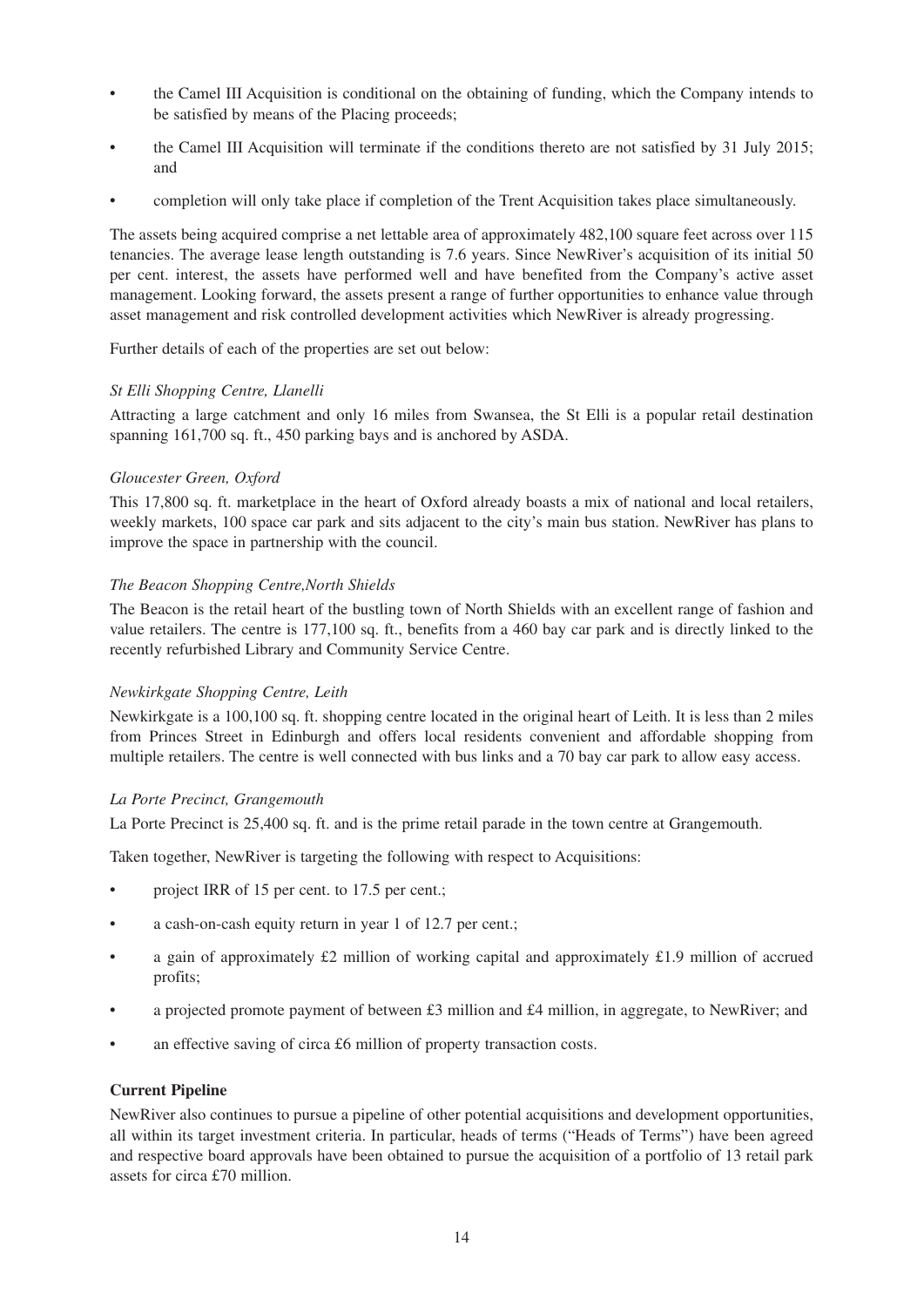The portfolio comprises 13 sites, of which nine are investment properties (£64 million) and four are assets which also have development potential (£6 million). Each property asset is adjacent to a store occupied by one of the major grocers. Under the Heads of Terms, the initial yield at acquisition will be approximately eight per cent. The portfolio is well let, with 97 per cent. occupancy and an average rent of £12 per sq. ft. Further, the portfolio offers a good investment opportunity as well as development prospects, with a projected capital expenditure requirement of £30 million. Planning consent has already been obtained for the four development assets. Based on the current Heads of Terms, returns on the proposed acquisition are expected to exceed the Company's target return criteria.

#### **Financial Impact**

The Directors believe that the Placing, the Acquisitions and the wider pipeline of activity represent a significant further growth opportunity, as well as an opportunity to diversify the Company's asset base and to enhance its returns. In particular, assuming completion of the Placing, the Acquisitions and the acquisition of the 13 retail park assets (based on the agreed Heads of Terms) (together the "Transactions"), the Company estimates the Transactions will be enhancing to earnings in the current financial year. Based on current projections this would be in excess of 5 per cent. accretive.

*(This statement is not intended to be a profit forecast and should not be interpreted to mean that earnings per share for the current or future financial years would necessarily match or exceed the historical published earnings per share of the Company. In addition, this statement assumes the acquisition of the 13 retail park assets referred to completes on or before 31 July 2015.)*

The Company expects its loan to value at the year end to 31 March 2016 to remain at or around 40 per cent.

## **Intended Move to Main Market of the London Stock Exchange**

The Placing and the Acquisitions mark a significant next step in NewRiver's progress. Upon completion of the Placing, it is expected that the Company will have a market capitalisation in excess of £500 million. Accordingly, NewRiver also announced on 19 June 2015 that it intends to move its listing to the Main Market and, subject to meeting eligibility criteria, for its share capital to be admitted to the premium listing segment of the Official List of the UK Listing Authority and to trading on the London Stock Exchange. This move up to the Main Market would put NewRiver on a par with similarly sized companies and afford it access to a wider institutional investor base in the UK and overseas.

## **Current Trading**

#### *Financial Overview*

NewRiver announced its financial results for the twelve months to 31 March 2015 on 14 May 2015. For the period to 31 March 2015, the Company delivered a profit before tax of £39.5 million (2014: £23.1 million). EPRA NAV stood at 265 pence per share at 31 March 2015, an increase of 10.5 per cent. on the 2014 financial year end figure. EPRA net assets stood at £369 million. Dividends increased by 6.25 per cent. to 17 pence (2014: 16 pence). £330 million of acquisitions across the whole portfolio were completed in the period (NewRiver's share being £259.9 million) at a weighted average net initial yield of 8.12 per cent.

NewRiver's active asset management policy continued with 216 leasing events completed in the period: new long-term leasing events were on average completed at 10.1 per cent. above the then ERV, with a weighted average lease expiry profile of 10.7 years.

In the period, £75 million of equity and £278 million of debt was raised, with £330 million invested into new acquisitions. NewRiver continues to recycle capital through disposals where opportune and eight disposals in the period realised cash proceeds of  $£40.2$  million (NewRiver's share: £35.1 million).

## *Shopping Centres*

By far the majority of acquisition activity in the twelve months to 31 March 2015 was for the shopping centre portfolio. Weighted net initial yields of 7.93 per cent. at acquisition price were achieved, which compares favourably with the previous year (6.14 per cent.).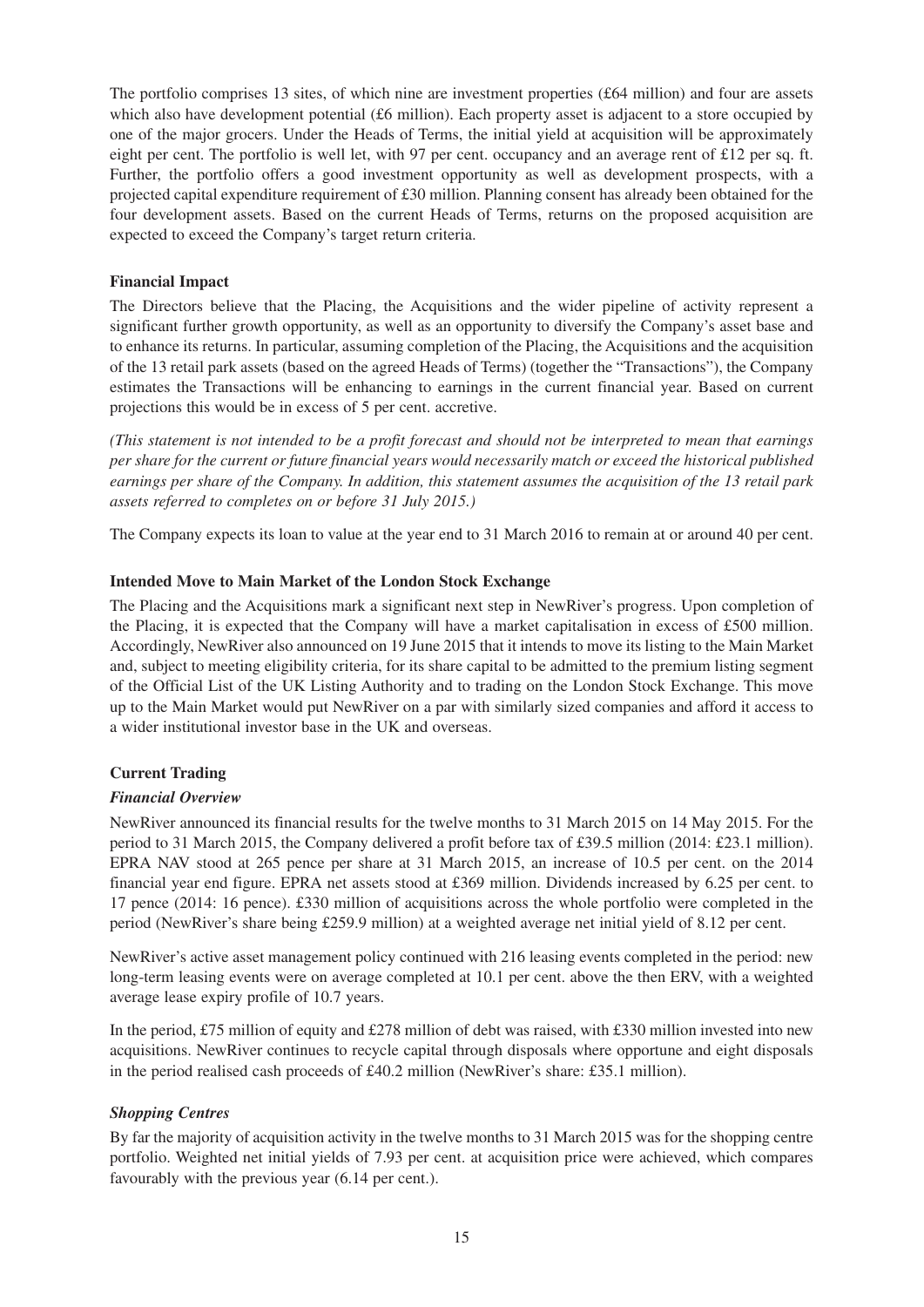The Swallowtail Portfolio was acquired for £140 million from a UK bank in August 2014 at a net initial yield of 7.9 per cent. It comprises 785,000 square feet of retail space in Hastings, Newton Mearns (a suburb of Glasgow) and Newtonabbey (a suburb of Belfast). NewRiver acquired the asset in a 50:50 joint venture with Bravo. Annual footfall stands at more than 15 million, with tenants including Marks & Spencer, Asda, Primark, Next, H&M, Topshop and Poundland.

In January 2015, NewRiver acquired the 90 per cent. of the Camel II Portfolio it did not already own from Bravo for a total consideration of £71.1 million, equating to a net initial yield of 7.75 per cent. The underlying portfolio comprises five shopping centres in Oxford, Hull, Bridlington, Kilmarnock and Leamington Spa. The net lettable area comprises close to one million square feet across 200 underlying tenancies with a weighted average lease length of 7.2 years.

Further acquisitions during the period were made at Warminster (£9 million), Worthing (£5.8 million) and Morecombe (£14 million).

#### *Retail Warehouses*

NewRiver invested £45.25 million in Retail Warehouses in the 12 month period to 31 March 2015. The majority of these transactions were acquired off-market at a blended net initial yield of 8.81 per cent., with an average rent per square foot of £10.56.

NewRiver will continue to target investments in this segment with underlying rent of less than £15 per square foot, let to strong covenants, in the capital value range of between  $£5 - 30$  million.

For the main part these will include properties with active asset management potential allowing value to be added through the re-gearing of leases, letting of vacant units and extensions and development. Tenant demand is good for this type of asset from the discount and value retailers in the right locations.

#### *Pub portfolio*

In 2013, NewRiver acquired 202 pubs from Marston's. There is significant progress in the pub portfolio conversion programme with a total of 44 planning applications already submitted for which 12 consents have been achieved to date totalling over 100,000 square feet of space for convenience store development.

This progress follows an agreement for lease entered into with The Co-operative Group Limited in September 2014 to lease 63 new convenience stores from NewRiver's original pub portfolio. The underlying announced performance from the pub portfolio is strong with the current portfolio EBITDA 1.1 per cent. above the guaranteed income received from Marston's. Development plans for the remainder of the portfolio are underway and the Directors are pleased to see interest from a broad group of operators including national coffee shop brands, leading drive thru operators, care homes and restaurants, as well as other national retailers seeking to expand their footprint by growing their convenience store penetration.

The pub portfolio also offers significant residential development opportunities. To date, NewRiver has submitted two planning applications, with local authority support, to provide 15 detached and semi-detached houses. Approvals are anticipated in mid-summer 2015. Pre-applications are underway on a further six pub sites to provide a further 32 houses, five of which have already received positive local authority support with the sixth pending.

#### **NewRiver's Ongoing Investment Focus**

The Company has built a substantial portfolio of assets in the period since its flotation in September 2009. NewRiver now owns or manages 29 shopping centres and other town centre assets with a current capital value in excess of £848 million, making it the third largest owner and operator in the UK by number of retail assets over 50,000 square feet. NewRiver also owns nine retail warehouses, 19 high street assets and a portfolio of 202 public houses.

The Group specialises in the food, value and discount sub-sectors of retail real estate with an emphasis on convenience and non-discretionary spending. It is particularly attracted to retail assets which serve everyday core household spending needs. Some 56 per cent. of the Group's tenant base measured by rental income are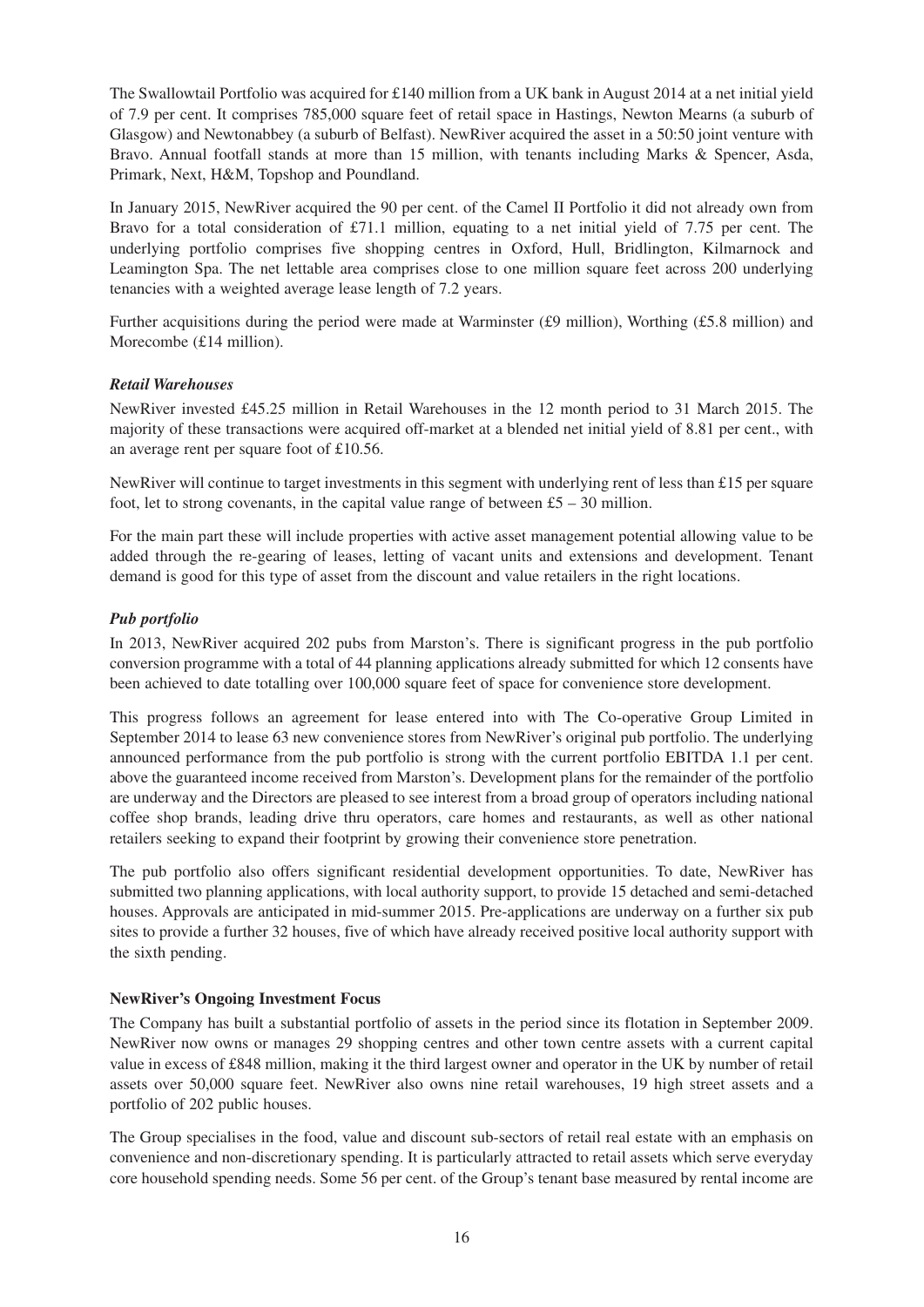retailers in the food, value and discount sub-sectors. NewRiver's portfolio is focused on convenience spend on so called top-up shopping of the "little and often" variety. The Directors believe that such real estate assets continue to offer attractive investment opportunities at present given, amongst other things, attractive net initial yields at current acquisition prices, sustainable income streams and the potential for capital growth through active asset management and development initiatives.

NewRiver continues to acquire assets at attractive prices and, as the scale of the business grows, the potential range of transaction sizes, acquisition structures and return profiles also broadens.

NewRiver seeks to acquire assets in towns with lower occupational costs as a percentage of tenant turnover. In such locations, there tends to be limited competition from both out-of-town retailing and competing town centres, resulting in a high retention of consumer spend and a broader range of retailers. The experience of the NewRiver Management Team in real estate across the United Kingdom and their knowledge of the national and local retailer base assists in identifying and executing opportunities with assets outside of more competitive areas such as the South East. NewRiver also targets towns with an under-representation of food retail.

As NewRiver has grown it has become more and more apparent how important the Company is to local communities. Owning or managing the main shopping centre in a town makes the Company a major stakeholder in the community and the strength of the Company's relationships with local authorities has grown accordingly. The Directors consider that NewRiver is increasingly viewed and treated as a key local partner. Town centres are changing: they are now far more mixed use hubs incorporating retail, leisure, dining and residential, which come together to create vibrant communities. NewRiver is at the heart of that change.

The digital age has re-invigorated the retail sector and the Directors are excited by the opportunities this presents, especially in the regions where there is potential for further enhanced digital marketing and technology to drive higher footfall within the Company's centres. NewRiver is continuously exploring new technologies that will enhance shoppers' journeys, increase basket spend for retailers and create a digitally connected customer experience. The introduction of free wifi and click and collect lockers are examples of these initiatives and NewRiver is engaged in early trials of beacon and transaction-generated technologies.

NewRiver has a clear investment strategy focused on driving income returns and unlocking value through active asset management and risk-controlled development. The Company enjoys strong relationships with many of the UK's leading food, value and discount retailers. The dynamic nature of the UK retail sector will see major participants in the sub-sectors pursuing different real estate strategies at any one time. This allows an active asset manager, such as NewRiver, to operate on a national basis and bring its knowledge of larger tenants with national businesses to local property markets.

NewRiver focuses on assets which can generate immediate and attractive cash-on-cash returns, both in its core retail portfolio and in assessing broader opportunities such as its pub portfolio. In making investment decisions, individual assets or portfolios are appraised according to the Company's investment objectives set out below. The NewRiver Management Team is also mindful of the overall balance of NewRiver's portfolio including the opportunity to create revenue enhancements and cost efficiencies through scale. The Group's portfolio is well spread geographically throughout the United Kingdom and also benefits from a diversified income base of nearly 1,400 tenants.

NewRiver drives the growth of income returns by targeting higher yielding assets with the lowest risk profile through affordable and sustainable income streams and where it has the potential to unlock additional value through its active asset management and risk controlled development skills. Risk controlled development continues to play an important role in generating attractive total returns for shareholders and NewRiver's development pipeline currently spans approximately 1.25 million square feet.

On each potential acquisition, the Company undertakes rigorous tenant-by-tenant turnover analysis to ensure the affordability and the sustainability of income streams. Through such due diligence, NewRiver seeks to conduct accurate competitor analysis and identify the existence of a broad and balanced demographic, the convenience and connectivity of the town and asset and the form and functionality of the property.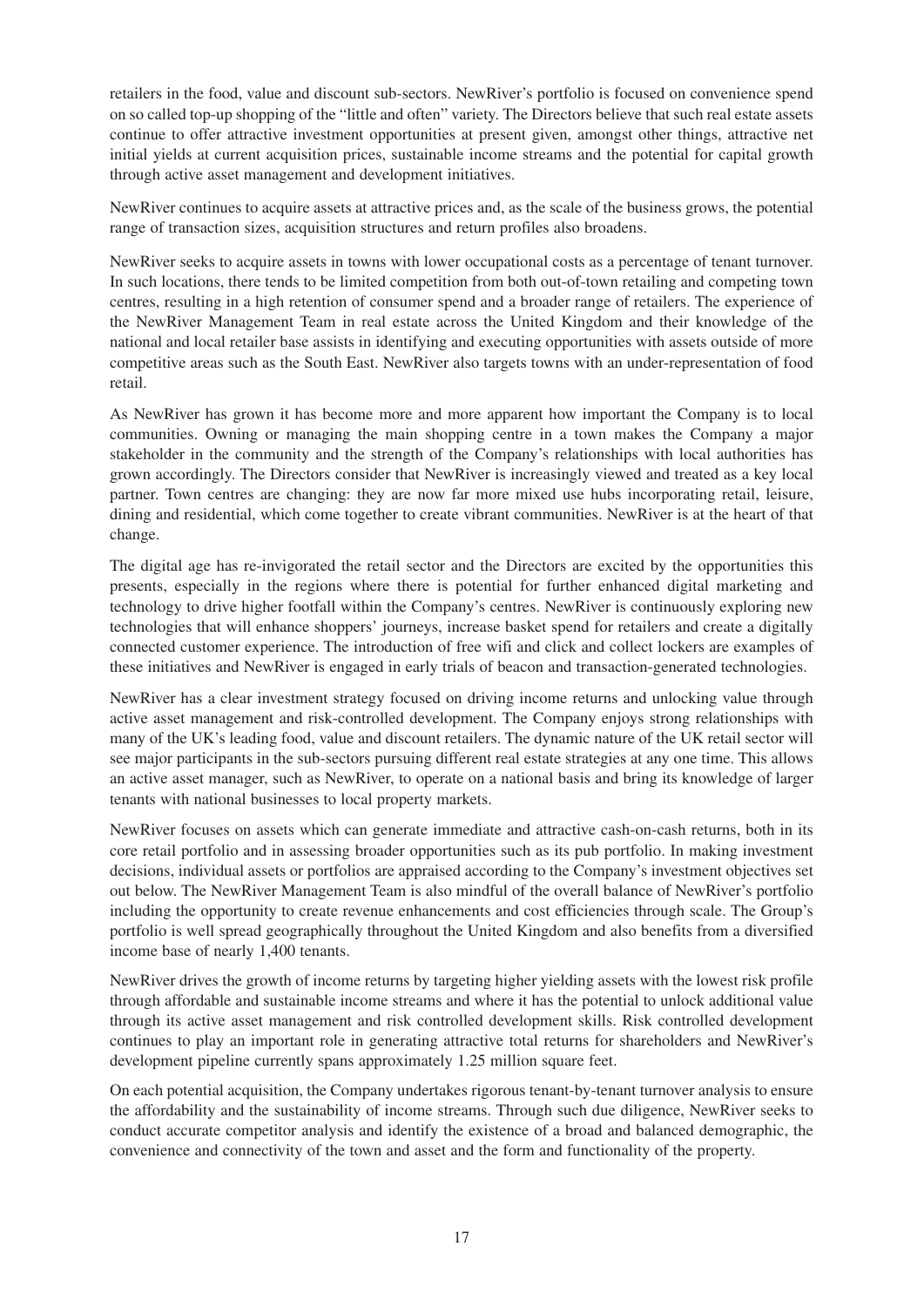The key investment criteria applied by NewRiver continue to be:

- targeted geared returns of 15 per cent. or more per annum;
- net initial yields at acquisition in excess of 7 per cent;
- annual cash-on-equity returns of at least 10 per cent;
- sustainable rental levels (3 per cent. to 10 per cent. of tenants' turnover);
- identifiable asset management and development opportunities;
- realisable exit strategies; and
- acquisition meets both standalone investment criteria and complements the portfolio's geographic and tenant spread.

As a matter of policy, the Company targets debt gearing levels of 40 per cent. at acquisition, although, on occasion, lower levels of indebtedness will be considered depending on the specific acquisition and the funding markets at the time. When appraising future acquisition opportunities, the Board will consider the appropriate financing mix on a transaction-by-transaction basis. With the benefit of increased scale, NewRiver will seek to move away from asset-by-asset debt financing and towards corporate facilities with attendant benefits in flexibility and cost.

The Board reviews the exact focus of its investment strategy regularly with a view to determining whether it needs to be modified or varied in any way.

## **The Placing**

The Company's current fundraising is being effected by way of a conditional placing to institutional and other investors of, in aggregate, 50,000,000 Placing Shares to raise £150 million (before expenses). The Placing Shares will be issued under the Placing at a price of 300 pence per share which represents:

- a premium of 13.2 per cent. to the EPRA NAV of 265 pence per share as at 31 March 2015 (a 14.9 per cent. premium when adjusted for the First Quarterly Dividend); and
- a discount of 4.6 per cent. to the closing mid market share price of 314.5 pence on 18 June 2015, the latest practicable date prior to the first announcement of the Placing on 19 June 2015 (a 3.3 per cent. discount when adjusted for the First Quarterly Dividend).

Liberum and Peel Hunt are acting as joint bookrunners in relation to the Placing.

On 19 June 2015, the Company entered into the Placing Agreement with Liberum and Peel Hunt (the "Placing Agreement") pursuant to which Liberum and Peel Hunt agreed to use their respective reasonable endeavours to procure institutional and certain other investors (including certain existing shareholders) for the Placing Shares. The Placing will be subject to the Resolutions being passed at the EGM which has been convened for 14 July 2015.

Application will be made for the Placing Shares to be admitted to trading on AIM. It is expected that Admission will become effective on or around 17 July 2015 and that dealings in the Placing Shares will commence at that time.

In addition, the Placing is conditional, amongst other things, on:

- the passing of the Resolutions and the waiver of pre-emption rights contained in the Company's Articles;
- the Placing Agreement becoming unconditional in all respects and not having been terminated in accordance with its terms prior to Admission;
- the Acquisition Agreements not having been terminated in accordance with their terms prior to Admission; and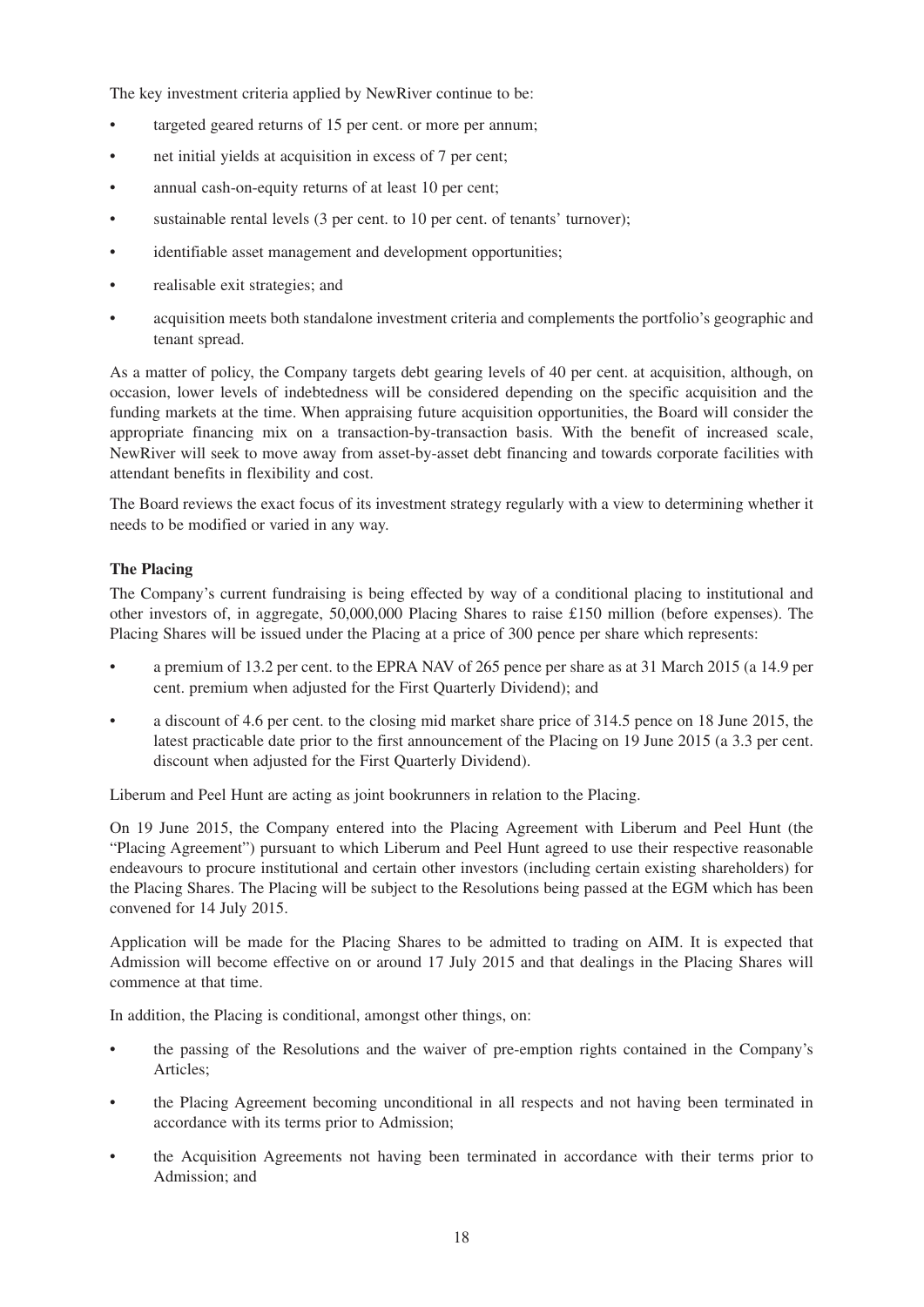• Admission becoming effective by 17 July 2015 (or such later date as the Company, Liberum and Peel Hunt may agree, being no later than 8.00 a.m. on 31 July 2015).

The Placing Shares are not being made available to the public and are not being offered or sold in any jurisdiction where it would be unlawful to do so. Subscribers for Placing Shares are bound by the terms and conditions of the Placing as detailed in the first press announcement made by the Company on 19 June 2015.

Subscribers for Placing Shares will not be entitled to receive the First Quarterly Dividend but the Placing shares will rank, from Admission, *pari passu* in all other respects with the Ordinary Shares currently in issue.

#### **Directors' Participation**

Certain Directors of the Company have agreed to subscribe for, in aggregate, 90,666 Placing Shares at the Placing Price. The disclosable interests of each Director subscribing for Placing Shares are set out below:

|                    |                  | Shareholding  | Percentage of    |
|--------------------|------------------|---------------|------------------|
|                    |                  | immediately   | voting Ordinary  |
|                    | Placing          | following     | Shares following |
|                    | <i>Shares to</i> | completion of | completion of    |
| Director           | be subscribed    | the Placing   | the Placing      |
| David Lockhart     | 42,000           | 1,722,000     | 0.97             |
| Allan Lockhart     | 33,333           | 262,560       | 0.15             |
| <b>Mark Davies</b> | 12,000           | 30,000        | 0.02             |
| Nick Sewell        | 3,333            | 114,833       | 0.07             |

#### **Dividends**

With effect from the financial year commencing 1 April 2014, the Company commenced the payment of quarterly dividends.

NewRiver announced the First Quarterly Dividend for the current financial year of 4.5 pence per Ordinary Share on 19 June 2015. The First Quarterly Dividend will be payable as a REIT Property Income Distribution ("PID") on 31 July 2015 to Shareholders on the register on 3 July 2015. Ordinary Shares will be marked ex-dividend in respect of the First Quarterly Dividend on 2 July 2015.

Subscribers for Placing Shares will not be entitled to receive the First Quarterly Dividend but the Placing Shares will rank, from Admission, *pari passu* in all other respects with the Ordinary Shares currently in issue and will have the right to receive all dividends and distributions declared in respect of the issued Ordinary Share capital of the Company after Admission.

As a REIT, NewRiver distributes at least 90 per cent. of its recurring profits as dividends. The policy of quarterly dividends provides a source of regular income for Shareholders, thus improving their cashflow return profile.

The next quarterly dividend will be for the quarter ending 30 September 2015. In keeping with an ongoing policy where quarterly dividends will be announced around the relevant quarter end, such dividend is expected to be announced before the end of October 2015 and to be payable in mid-November 2015.

The level of future dividends will be determined by the Board having regard to, *inter alia*, the financial position and performance of the Company at the relevant time, compliance with Section 304 of the Law (see below), UK REIT requirements and the interests of Shareholders as a whole.

In relation to the payment of dividends, under Guernsey law, a dividend can be paid from any source (i.e. not just from distributable profits) provided that the Company can meet the statutory solvency test (as set out in the Law) immediately after the dividend is paid. A company satisfies the solvency test if (a) it is able to pay its debts as they fall due and (b) the value of its assets is greater than the value of its liabilities. The Company may not make a payment if the Directors are not satisfied on reasonable grounds that the Company will, immediately after payment, satisfy the solvency test.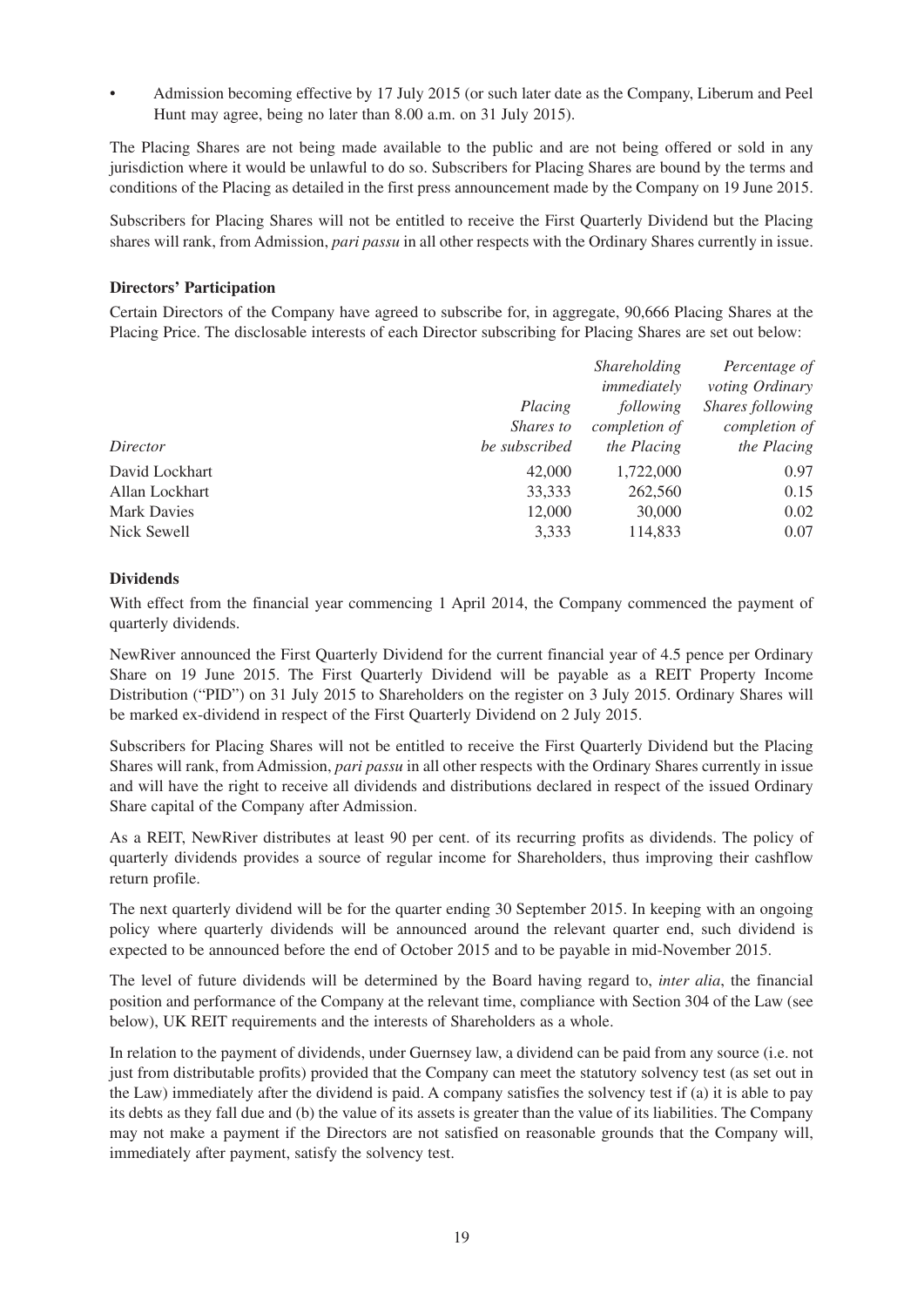#### **Effects of the Placing**

Warrants to subscribe for Ordinary Shares, representing, in aggregate, three per cent. of the Fully Diluted Share Capital were issued to Shareholders who subscribed for Ordinary Shares in the placing at First Admission. There are currently Warrants outstanding to subscribe for 568,702 Ordinary Shares. NewRiver Retail CUL, a wholly-owned subsidiary of the Company, has issued £25 million of Convertible Unsecured Loan Stock of which £23.5 million of stock is currently outstanding.

In accordance with the terms of these instruments, the Placing is expected to result in certain adjustments to the number of Ordinary Shares that may be issued pursuant to the Warrants and the Subscription Price payable for such Ordinary Shares. It is also expected to result in an adjustment to the conversion price of the Convertible Unsecured Loan Stock.

#### *Warrant Adjustments*

The Subscription Price and/or number of Ordinary Shares relating to the Warrants is subject to adjustment in respect of dilution events, including the payment by the Company of cash or scrip dividends, any amalgamation, reorganisation, reclassification, consolidation, merger or sale of all or substantially all the Company's assets (other than in the ordinary course of the Group's business) and other dilutive events.

In particular, pursuant to the terms of the Warrant Instrument, where the Company issues any Ordinary Shares for a consideration per Ordinary Share less than the fair market value of the Ordinary Shares, then the Subscription Price for the Warrants is reduced concurrently with such issue or sale. In addition, the number of Ordinary Shares for which the Subscription Rights are exercisable under the Warrants is subject to a consequential adjustment.

There is expected to be a consequential downward adjustment to the Subscription Price payable by Warrantholders on exercise of their Warrants and a consequential adjustment to the number of Ordinary Shares which may be issued on exercise of the Warrants as a result of the Placing.

#### *Convertible Unsecured Loan Stock Adjustments*

Holders of Convertible Unsecured Loan Stock may, at any time, convert any of their Convertible Unsecured Loan Stock into Ordinary Shares in the Company up to their expected repayment date of 31 December 2015.

In particular, pursuant to the terms of the Convertible Unsecured Loan Stock Instruments, where the Company issues any Ordinary Shares for a consideration per Ordinary Share less than the average closing mid-market price of the Ordinary Shares based on the average closing mid-market price of the Ordinary Shares for the preceding 30 business days prior to such issue or sale, then the conversion price and, therefore, conversion rate, for the Convertible Unsecured Loan Stock is reduced concurrently with such issue or sale unless, in the case of the A Convertible Unsecured Loan Stock only, the holder thereof has utilised any pre-emption rights which may be available to it.

The conversion price is also adjusted for a range of other events including, inter alia, where the Company pays a dividend in excess of the amount required to be returned to Shareholders under the UK-REIT regime.

There is expected to be a consequential downward adjustment to the conversion price for both the A and the B Convertible Unsecured Loan Stock as a result of the Placing.

#### *Option Adjustments*

Pursuant to the rules of the CSOP, the Unapproved Plan and the Paul Roy Options, the number of Ordinary Shares under option (and in the case of options granted pursuant to the CSOP and the Unapproved Plan, the exercise price) may be adjusted by the Remuneration Committee, *inter alia*, in the event of any capitalisation issue or rights issue (other than an issue of Ordinary Shares pursuant to a scrip dividend issued by the Company) or rights offer or any other variation in the share capital of the Company including (without limitation) any consolidation, subdivision or reduction of capital. Any such adjustment will, in the case of the CSOP, require the prior approval of HMRC. Therefore, the Remuneration Committee is entitled to consider making an adjustment to the exercise price of options granted under the CSOP, the Unapproved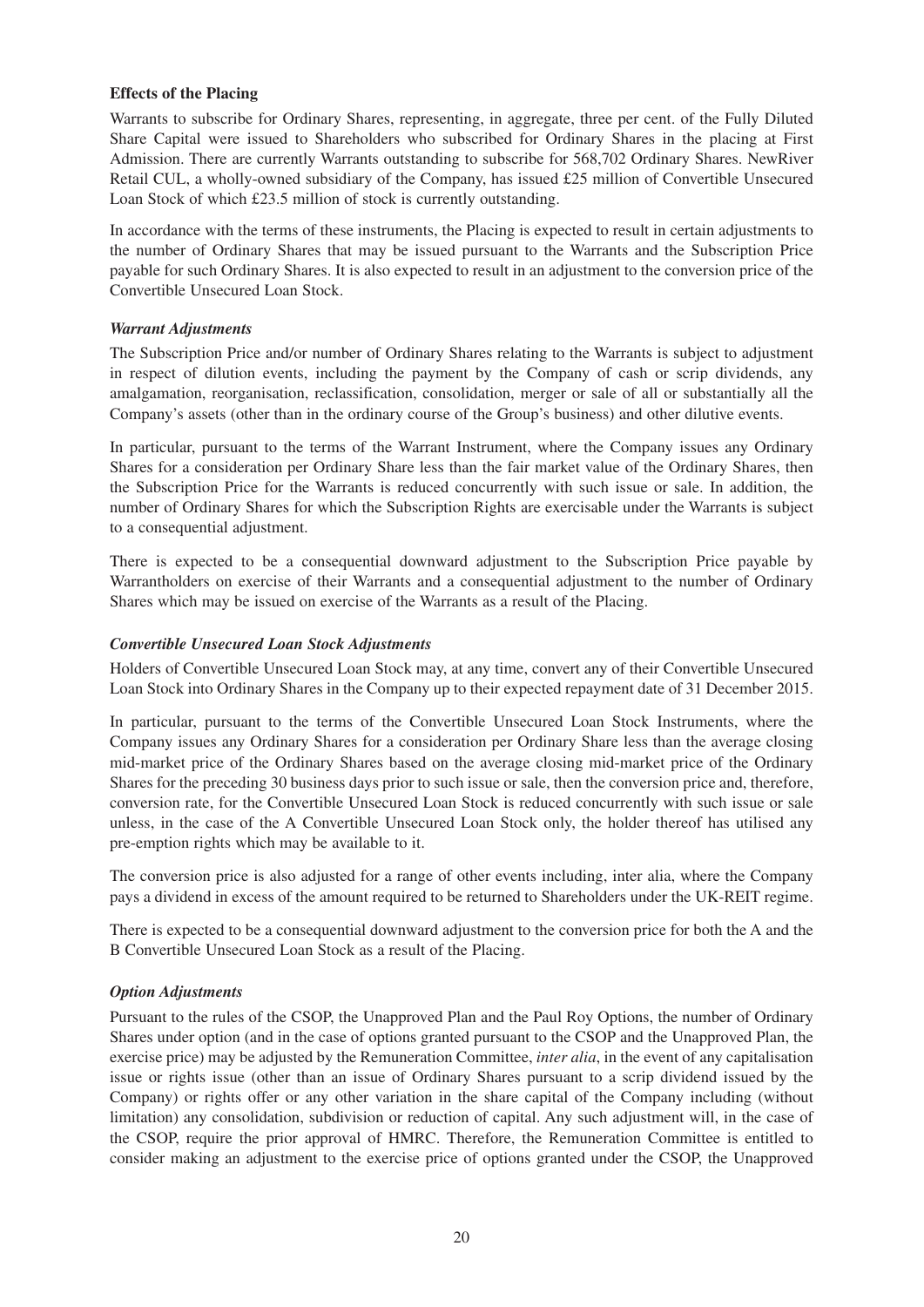Plan and/or the number of Ordinary Shares under the Paul Roy Options or options granted under the CSOP or the Unapproved Plan following completion of the Placing.

#### *Extraordinary General Meeting and Action to be Taken*

Set out at the end of this document is a notice convening the EGM to be held at 10.00 a.m. on 14 July 2015 to consider and, if thought fit, pass the Resolutions (conditional upon the Placing Agreement becoming unconditional (save for any condition relating to Admission or the passing of the Resolutions)).

Pursuant to Resolution 1, which will be proposed as an ordinary resolution, Shareholders' approval is being sought to grant the Directors authority to allot 50,000,000 Placing Shares, in aggregate, in connection with the Placing.

Pursuant to resolution 13 proposed to be passed at the Company's Annual General Meeting convened for 30 June 2015 (the "AGM") (as set out in the notice of the AGM dated 29 May 2015) ("AGM Resolution 13"), the Company is seeking approval for the grant of authority to the Directors to allot 42,524,798 Ordinary Shares, representing, in aggregate, one third of the Company's issued Ordinary Share capital as at the date of this document, on a non pre-emptive basis and an additional 42,524,798 Ordinary Shares, representing, in aggregate, an additional one third of the Company's issued Ordinary Share capital, in connection with a rights issue or other pre-emptive offer.

Assuming that Resolutions 1 and 3 are passed at the EGM and the Company's issued Ordinary Share capital enlarged by approximately 40 per cent. as a consequence, it is proposed that Resolution 2 also be passed, pursuant to which the Directors will be given authority to allot:

- 16,666,667 Ordinary Shares on a non pre-emptive basis, which, together with the 42,524,798 Ordinary Shares proposed to be allotted pursuant to AGM Resolution 13 on a non pre-emptive basis, will represent, in aggregate, approximately one third of the Company's issued Ordinary Share capital following the allotment and issue of the Placing Shares; and
- an additional 16,666,667 Ordinary Shares in connection with a rights issue or other pre-emptive offer, which, together with the 42,524,798 Ordinary Shares proposed to be allotted pursuant to AGM Resolution 13 in connection with a rights issue or other pre-emptive offer, will represent approximately an additional one third of the Company's issued Ordinary Share following the allotment and issue of the Placing Shares.

The authority proposed to be given to the Directors to allot Ordinary Shares pursuant to Resolution 2 will be in addition to the authority to be given to the Directors pursuant to AGM Resolution 13, if passed at the AGM.

Pursuant to Resolution 3, which will be proposed as a special resolution, Shareholders' approval is being sought for the dis-application of the pre-emption rights set out in the Articles in relation to the allotment and issue of 50,000,000 Placing Shares, in aggregate, in connection with the Placing on a non pre-emptive basis.

**A Form of Proxy for use by Shareholders at the EGM is enclosed. Whether or not you propose to attend the EGM, you are requested to complete and sign the Form of Proxy in accordance with the instructions printed thereon and return it to the Company's registrars, Capita Asset Services, at PXS 1, 34 Beckenham Road, Beckenham, BR3 4ZF, as soon as possible and in any event so as to be received no later than 10.00 a.m. on 12 July 2015.**

**CREST members who wish to appoint a proxy or proxies by utilising the CREST electronic proxy appointment service may do so for the EGM and any adjournment(s) thereof by utilising the procedures described in the CREST Manual. CREST personal members or other CREST sponsored members, and those CREST members who have appointed (a) voting service provider(s), should refer to their CREST sponsor or voting service provider(s), who will be able to take the appropriate action on their behalf.**

**In order for a proxy appointment made by means of CREST to be valid, the appropriate CREST message (a "CREST Proxy Instruction") must be properly authenticated in accordance with**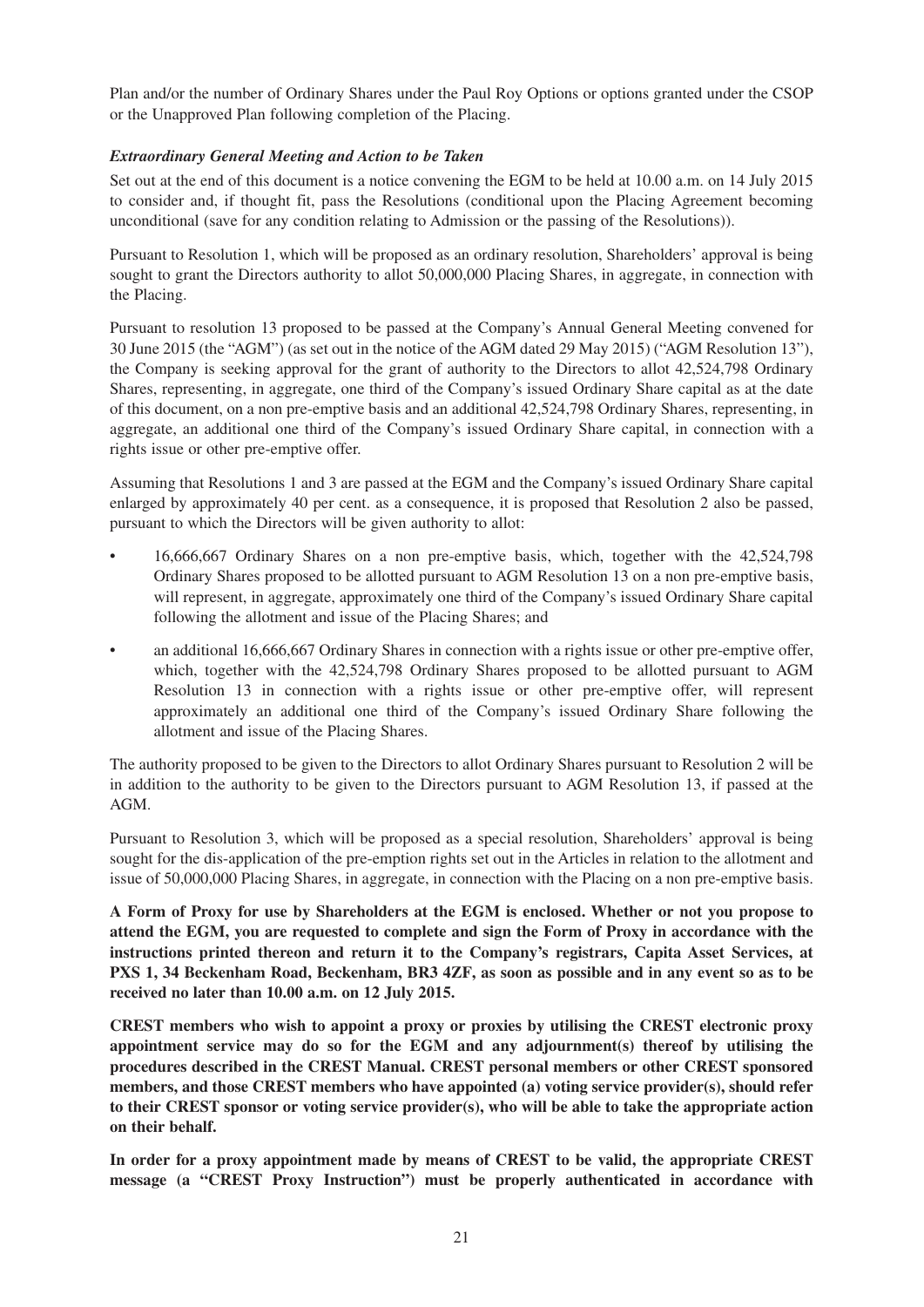**Euroclear's specifications and must contain the information required for such instructions, as described in the CREST Manual. The message must be transmitted so as to be received by Capita Asset Services (ID RA10), by 10.00 a.m. on 12 July 2015. For this purpose, the time of receipt will be taken to be the time (as determined by the timestamp applied to the message by the CREST Applications Host) from which Capita Registrars is able to retrieve the message by enquiry to CREST in the manner prescribed by CREST.**

**The completion and return of the Form of Proxy (or the electronic appointment of a proxy) will not preclude you from attending the EGM and voting in person should you wish to do so.**

#### **Recommendation**

For the reasons set out above, the Directors consider the Placing to be in the best interests of the Company and its Shareholders as a whole.

Accordingly, your Directors unanimously recommend that Shareholders vote in favour of the Resolutions as the Directors intend to do in respect of their own shareholdings which, in aggregate, amount to 2,374,958 Ordinary Shares, representing approximately 1.87 per cent. of the existing issued Ordinary Share capital of the Company as at 23 June 2015, being the latest practicable date prior to the publication of this document.

#### **Responsibility**

The Directors, whose names are set out on page 11 of this document, accept responsibility for the information set out in this document. To the best of the knowledge and belief of the Directors (who have taken all reasonable care to ensure that such is the case), the information contained in this document is in accordance with the facts and does not omit anything likely to affect the import of such information.

Yours faithfully,

**Paul Roy** *Chairman*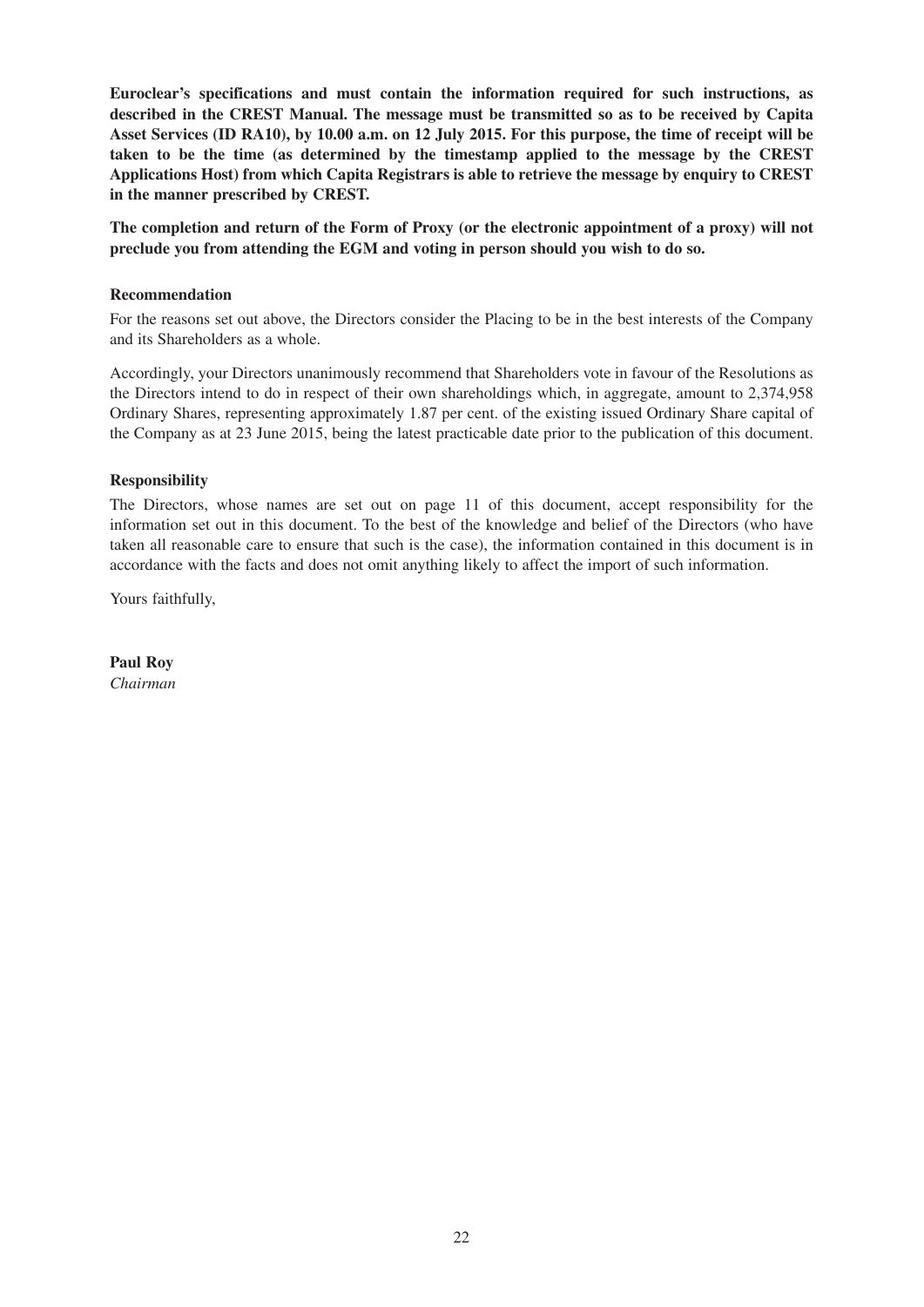## **PART II**

# **NOTICE OF EXTRAORDINARY GENERAL MEETING NEWRIVER RETAIL LIMITED**

**NOTICE IS HEREBY GIVEN** that an Extraordinary General Meeting of NewRiver Retail Limited (the "Company") will be held at the offices of Peel Hunt LLP, Moor House, 120 London Wall, London EC2Y 5ET on 14 July 2015 at 10.00 a.m. for the purpose of considering and, if thought fit, passing the following resolutions, of which Resolutions 1 and 2 will be proposed as ordinary resolutions and Resolution 3 will be proposed as a special resolution:

#### **ORDINARY RESOLUTION**

#### 1. THAT:

subject to the Placing Agreement (as such expression is defined in the Circular of which this Notice of Extraordinary General Meeting forms part (the "Circular")) becoming unconditional (save for any condition relating to Admission (as such expression is defined in the Circular) or the passing of the Resolutions set out in this Notice of Extraordinary General Meeting), in addition to all existing powers and authorities conferred upon them and to the extent required by Sections 292 and 293 (or otherwise) of The Companies (Guernsey) Law, 2008 (as amended from time to time), the Directors be generally and unconditionally authorised to allot an aggregate of 50,000,000 ordinary shares in the share capital of the Company as described in the Company's Articles of Incorporation (or to grant options, warrants or other rights in respect of shares in the Company) pursuant to or in connection with the Placing (as such expression is defined in the Circular).

#### 2. THAT:

to the extent required by Sections 292 and 293 (or otherwise) of The Companies (Guernsey) Law, 2008 (as amended from time to time):

- (a) the Directors be generally and unconditionally authorised to allot up to an aggregate of 16,666,667 ordinary shares in the share capital of the Company, as described in the Company's Articles of Incorporation (or to grant options, warrants or other rights in respect of shares in the Company (the "Rights"));
- (b) the Directors be generally and unconditionally authorised to allot up to an aggregate of 33,333,334 ordinary shares in the share capital of the Company, as described in the Company's Articles of Incorporation (or to grant Rights) (such amount to be reduced by any shares allotted or Rights granted under sub-paragraph (a) above) in connection with a rights issue or other pre-emptive offer in favour of holders of ordinary shares where the ordinary shares respectively attributable to the interests of all ordinary shareholders are proportionate (or as nearly as may be) to the respective numbers of ordinary shares held by them, but subject to such exclusions or other arrangements as the Directors may deem necessary or expedient in relation to treasury shares, fractional entitlements, record dates, legal or practical problems in or under the laws of any territory or the requirements of any regulatory body or stock exchange;
- (c) provided that the above authorities shall, unless renewed, varied or revoked by the Company, expire on the earlier of the conclusion of the Annual General Meeting of the Company to be held in 2016 and the date which is 15 months after the date that this resolution is passed, save that the Company may, before such expiry, make an offer or agreement which would or might require shares to be allotted or Rights to be granted and the Directors may allot shares or grant Rights in pursuance of such offer or agreement notwithstanding that the authorities conferred by this resolution have expired; and
- (d) the above authorities are in addition to all previous authorities conferred on the Directors in accordance with Sections 292 or 293 of The Companies (Guernsey) Law, 2008 (as amended) but without prejudice to any allotment of shares or grant of Rights already made or offered or agreed to be made pursuant to such authorities.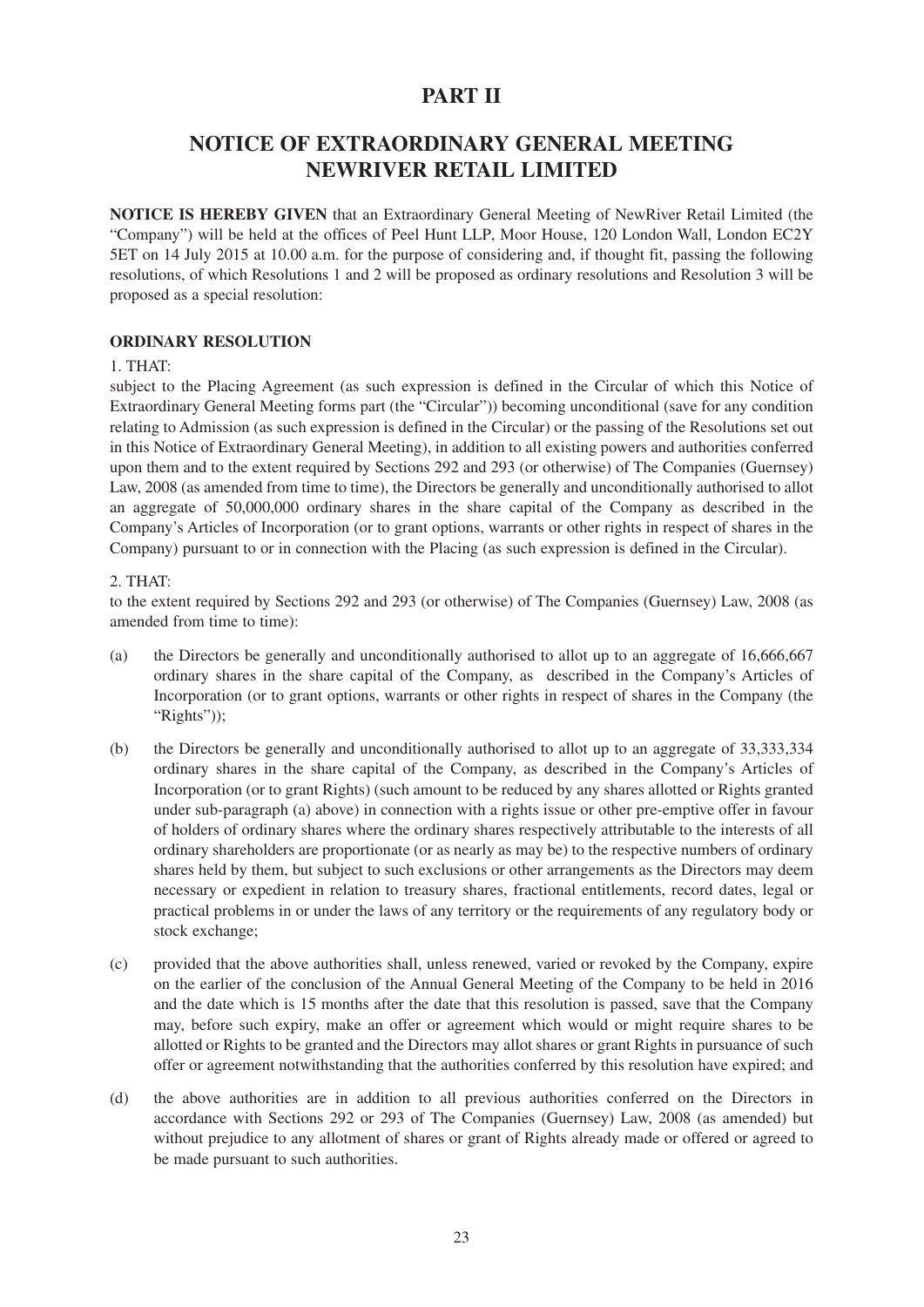#### **SPECIAL RESOLUTION**

#### 3. THAT:

subject to the Placing Agreement (as such expression is defined in the Circular) becoming unconditional (save for any condition relating to Admission (as such expression is defined in the Circular) or the passing of the Resolutions set out in this Notice of Extraordinary General Meeting) and to the passing of the Resolution 1 set out in this Notice of Extraordinary General Meeting, in addition to all existing powers and authorities conferred upon them, the Company hereby determines pursuant to Article 6.2 of the Company's Articles of Incorporation that the provisions of Article 6.2 and any pre-emption rights included therein shall not apply in respect of the proposed allotment and issue for cash of the Placing Shares (as such expression is defined in the Circular) at the Placing Price (as such expression is defined in the Circular) pursuant to or in connection with the Placing (as such expression is defined in the Circular) and that the Directors be and are hereby empowered to issue any such Placing Shares as if Article 6.2 and any pre-emption rights included therein did not apply to any such allotment and issue, provided that this power shall be limited to the allotment of the Placing Shares.

#### BY ORDER OF THE BOARD *Registered Office:*

**Matthew Jones** Old Bank Chambers **Old Bank Chambers** *Company Secretary* La Grande Rue St Martin's Date: 24 June 2015 Guernsey GY4 6RT Channel Islands

#### **Notes:**

- (i) Any member entitled to attend, speak and vote at the meeting convened by the above notice is entitled to appoint one or more proxies to exercise all or any of his rights to attend, speak and vote at a meeting of the Company. A proxy need not be a member of the Company.
- (ii) A member may appoint more than one proxy in relation to a meeting, provided that each proxy is appointed to exercise rights attached to a different share or shares held by him.
- (iii) To be valid, the enclosed Form of Proxy for the Extraordinary General Meeting together with the power of attorney or other authority, if any, under which it is signed or a notarially certified or office copy thereof must be deposited by 10.00 a.m. on 12 July 2015 at the offices of the Company's registrars, Capita Asset Services, at PXS 1, 34 Beckenham Road, Beckenham, BR3 4ZF.
- (iv) Completion of the Form of Proxy or submission of a valid electronic proxy appointment will not prevent you from attending and voting in person.
- (v) Pursuant to regulation 41 of the Uncertificated Securities Regulations 2001, only Shareholders registered in the register of members of the Company as at 6.00 p.m. on 12 July 2015 shall be entitled to attend and vote at the Extraordinary General Meeting in respect of the number of shares registered in their name at such time. If the Extraordinary General Meeting is adjourned, the time by which a person must be entered on the register of members of the Company in order to have the right to attend and vote at the adjourned meeting is 6.00 p.m. on the day two days before the date fixed for the adjourned meeting. Changes to the register of members after the relevant times shall be disregarded in determining the rights of any person to attend or vote at the meeting.
- (vi) CREST members who wish to appoint a proxy or proxies by utilising the CREST electronic proxy appointment service may do so for the Extraordinary General Meeting and any adjournment(s) thereof by utilising the procedures described in the CREST Manual. CREST personal members or other CREST sponsored members, and those CREST members who have appointed (a) voting service provider(s), should refer to their CREST sponsor or voting service provider(s), who will be able to take the appropriate action on their behalf.
- (vii) In order for a proxy appointment made by means of CREST to be valid, the appropriate CREST message (a "CREST Proxy Instruction") must be properly authenticated in accordance with Euroclear UK & Ireland's specifications and must contain the information required for such instructions, as described in the CREST Manual. The message must be transmitted so as to be received by Capita Asset Services (ID RA10), by 10.00 a.m. on 12 July 2015. For this purpose, the time of receipt will be taken to be the time (as determined by the timestamp applied to the message by the CREST Applications Host) from which Capita Asset Services is able to retrieve the message by enquiry to CREST in the manner prescribed by CREST.
- (viii) CREST members and, where applicable, their CREST sponsors or voting service providers should note that Euroclear UK & Ireland does not make available special procedures in CREST for any particular messages. Normal system timings and limitations will therefore apply in relation to the input of CREST Proxy Instructions. It is the responsibility of the CREST member concerned to take (or, if the CREST member is a CREST personal member or sponsored member or has appointed (a)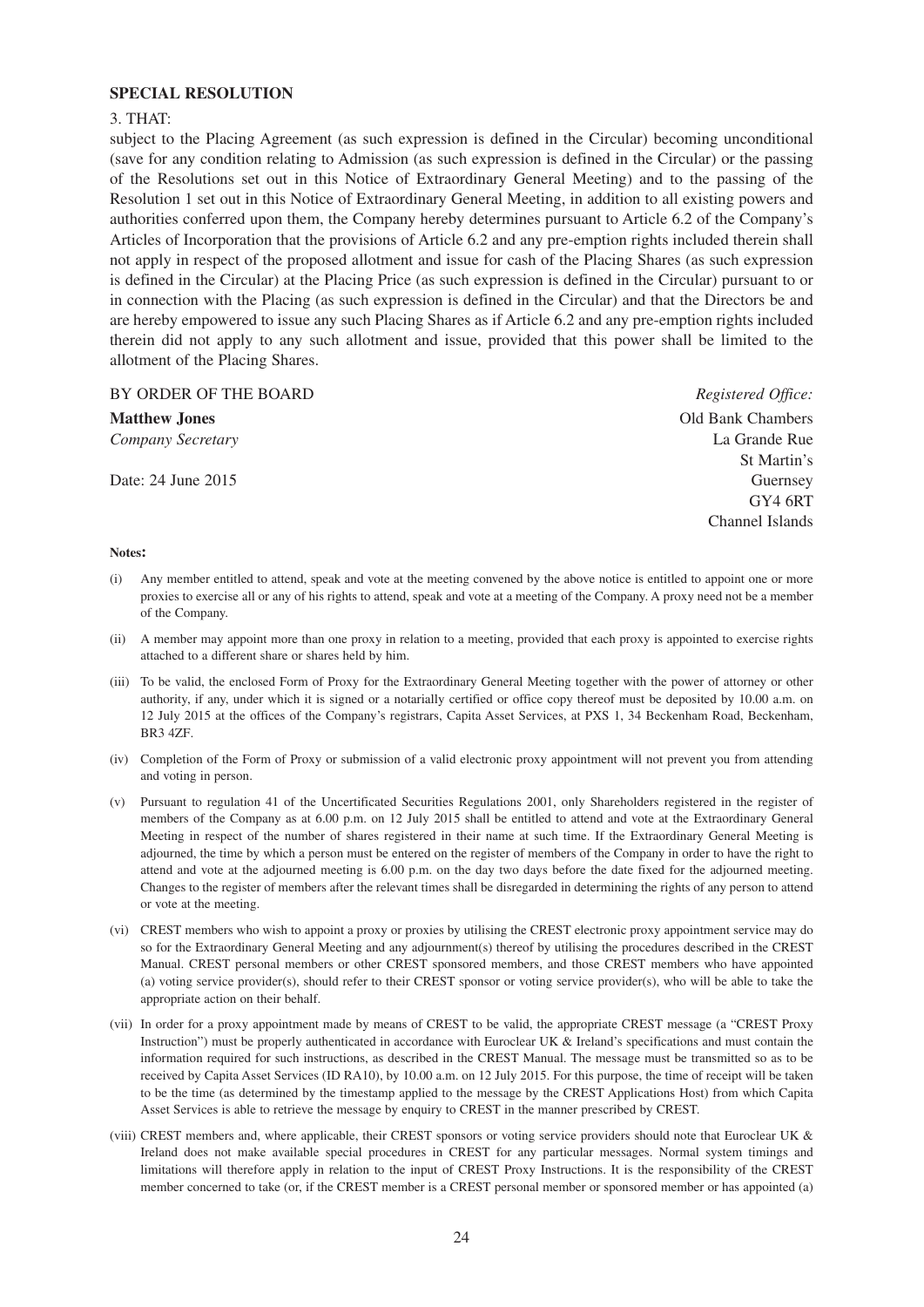voting service provider(s), to procure that his CREST sponsor or voting service provider(s) take(s)) such action as shall be necessary to ensure that a message is transmitted by means of the CREST system by any particular time. In this connection, CREST members and, where applicable, their CREST sponsors or voting service providers are referred, in particular, to those sections of the CREST Manual concerning practical limitations of the CREST system and timings.

The Company may treat as invalid a CREST Proxy Instruction in the circumstances set out in Regulation 35(5)(a) of the Uncertificated Securities Regulations 2001.

(ix) In the case of joint holders, the vote of the senior who tenders a vote whether in person or by proxy will be accepted to the exclusion of the votes of the other joint holders and for this purpose seniority will be determined by the order in which the names stand in the register of members of the Company in respect of the relevant joint holding.